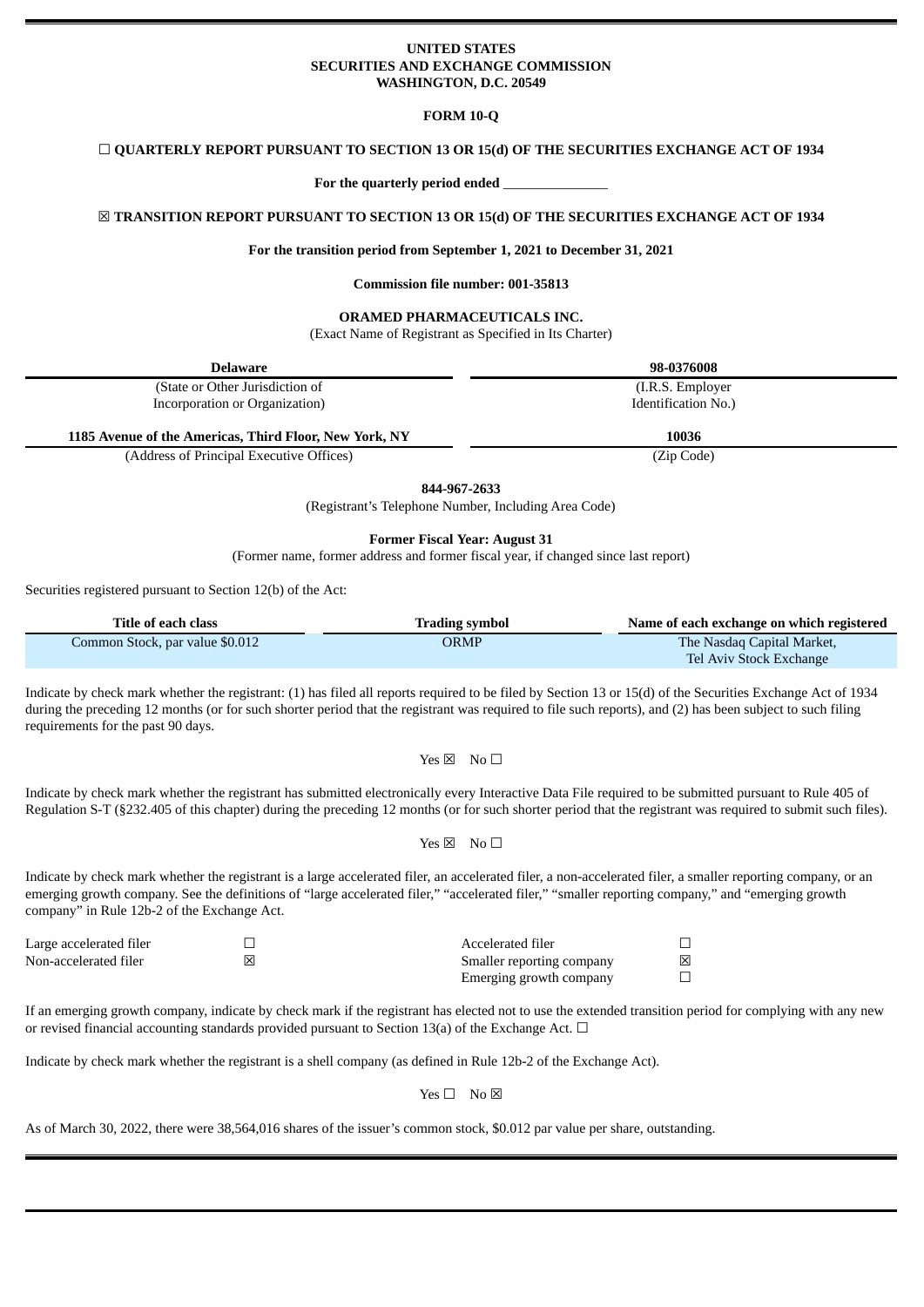#### **ORAMED PHARMACEUTICALS INC. FORM 10-Q TABLE OF CONTENTS**

# **PART I - FINANCIAL [INFORMATION](#page-3-0)**

| <b>ITEM 1 - FINANCIAL STATEMENTS</b>                                                                  |    |
|-------------------------------------------------------------------------------------------------------|----|
|                                                                                                       |    |
| <u>ITEM 2 - MANAGEMENT'S DISCUSSION AND ANALYSIS OF FINANCIAL CONDITION AND RESULTS OF OPERATIONS</u> |    |
|                                                                                                       |    |
| <b>ITEM 3 - QUANTITATIVE AND QUALITATIVE DISCLOSURES ABOUT MARKET RISK</b>                            | 23 |
|                                                                                                       |    |
| <b>ITEM 4 - CONTROLS AND PROCEDURES</b>                                                               | 23 |
|                                                                                                       |    |
| <b>PART II - OTHER INFORMATION</b>                                                                    | 24 |
|                                                                                                       |    |
| <b>ITEM 6 - EXHIBITS</b>                                                                              |    |

On February 28, 2022, the Board of Directors approved a change of the Company's fiscal year from the period beginning on September 1 and ending on August 31 to the period beginning on January 1 and ending on December 31. As a result, this report on Form 10-Q is a transition report and includes financial information for the transition period from September 1, 2021 through December 31, 2021, or the Transition Period. Subsequent to this report, the Company's fiscal year will begin on January 1 and end on December 31.

As used in this Transition Report on Form 10-Q, the terms "we," "us," "our" and the "Company" mean Oramed Pharmaceuticals Inc. and our wholly-owned subsidiaries, unless otherwise indicated. All dollar amounts refer to U.S. Dollars unless otherwise indicated.

On December 31, 2021, the exchange rate between the New Israeli Shekel, or NIS, and the dollar, as quoted by the Bank of Israel, was NIS 3.11 to \$1.00. Unless indicated otherwise by the context, statements in this Transition Report on Form 10-Q that provide the dollar equivalent of NIS amounts or provide the NIS equivalent of dollar amounts are based on such exchange rate.

i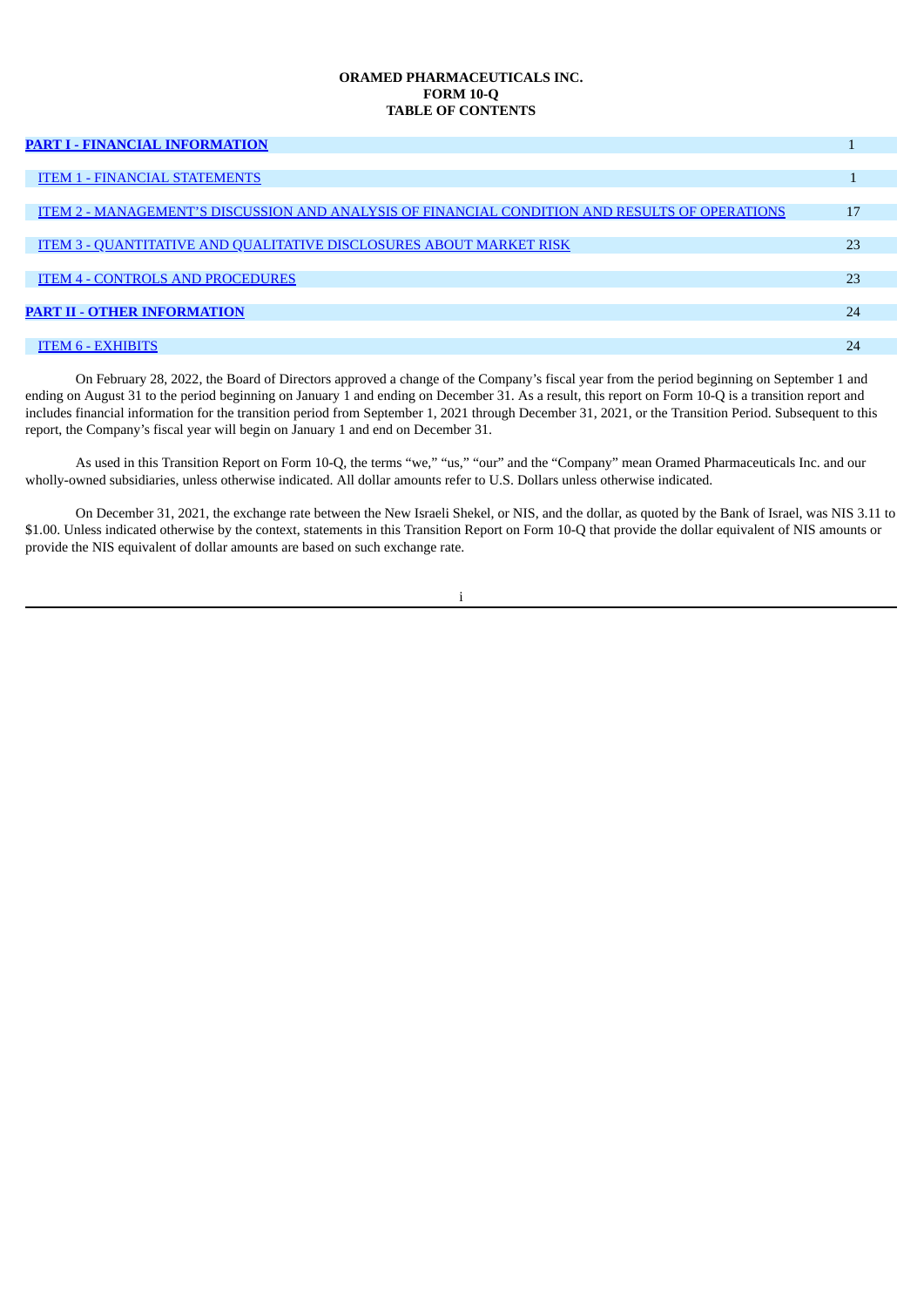### **Forward-Looking Statements**

The statements contained in this Transition Report on Form 10-Q that are not historical facts are "forward-looking statements" within the meaning of the Private Securities Litigation Reform Act of 1995 and other federal securities laws. Words such as "expects," "anticipates," "intends," "plans," "planned expenditures," "believes," "seeks," "estimates," "considers" and similar expressions or variations of such words are intended to identify forwardlooking statements, but are not deemed to represent an all-inclusive means of identifying forward-looking statements as denoted in this Transition Report on Form 10-Q. Additionally, statements concerning future matters are forward-looking statements. We remind readers that forward-looking statements are merely predictions and therefore inherently subject to uncertainties and other factors and involve known and unknown risks that could cause the actual results, performance, levels of activity, or our achievements, or industry results, to be materially different from any future results, performance, levels of activity, or our achievements, or industry results, expressed or implied by such forward-looking statements. Such forward-looking statements include, among other statements, statements regarding the following:

- the expected development and potential benefits from our products in treating diabetes;
- the prospects of entering into additional license agreements, or other partnerships or forms of cooperation with other companies or medical institutions;
- future milestones, conditions and royalties under the license agreement with Hefei Tianhui Incubator of Technologies Co., Ltd., or HTIT, as well as our disagreements with HTIT;
- expected timing of a clinical trial for the potential Oravax vaccine and its potential to protect against the coronavirus, or COVID-19, pandemic;
- our consideration of ways in which our shareholders could benefit more directly from Oravax, including the potential issuance of some of our shares in Oravax to our shareholders as a dividend;
- our research and development plans, including pre-clinical and clinical trials plans and the timing of enrollment, obtaining results and conclusion of trials, and our expectation to file a Biologics License Application, or BLA thereafter;
- our belief that our technology has the potential to deliver medications and vaccines orally that today can only be delivered via injection;
- the competitive ability of our technology based product efficacy, safety, patient convenience, reliability, value and patent position;
- the potential market demand for our products;
- our expectation that in upcoming years our research and development expenses, net, will continue to be our major expenditure;
- our expectations regarding our short- and long-term capital requirements;
- our outlook for the coming months and future periods, including but not limited to our expectations regarding future revenue and expenses;
- information with respect to any other plans and strategies for our business; and
- our expectations regarding the impact of COVID-19, including on our clinical trials and operations.

Although forward-looking statements in this Transition Report on Form 10-Q reflect the good faith judgment of our management, such statements can only be based on facts and factors currently known by us. Consequently, forward-looking statements are inherently subject to risks and uncertainties and actual results and outcomes may differ materially from the results and outcomes discussed in or anticipated by the forward-looking statements. Factors that could cause or contribute to such differences in results and outcomes include, without limitation, those specifically addressed under the heading "Item 1A. Risk Factors" in our Annual Report on Form 10-K for the fiscal year ended August 31, 2021, or our Annual Report, as filed with the Securities and Exchange Commission, or the SEC, on November 24, 2021, as well as those discussed elsewhere in our Annual Report and expressed from time to time in our other filings with the SEC. In addition, historic results of scientific research, clinical and preclinical trials do not guarantee that the conclusions of future research or trials would not suggest different conclusions. Also, historic results referred to in this Transition Report on Form 10-Q could be interpreted differently in light of additional research, clinical and preclinical trials results. Readers are urged not to place undue reliance on these forwardlooking statements, which speak only as of the date of this Transition Report on Form 10-Q. Except as required by law, we undertake no obligation to revise or update any forward-looking statements in order to reflect any event or circumstance that may arise after the date of this Transition Report on Form 10-Q. Readers are urged to carefully review and consider the various disclosures made throughout the entirety of this Transition Report on Form 10-Q which attempt to advise interested parties of the risks and factors that may affect our business, financial condition, results of operations and prospects.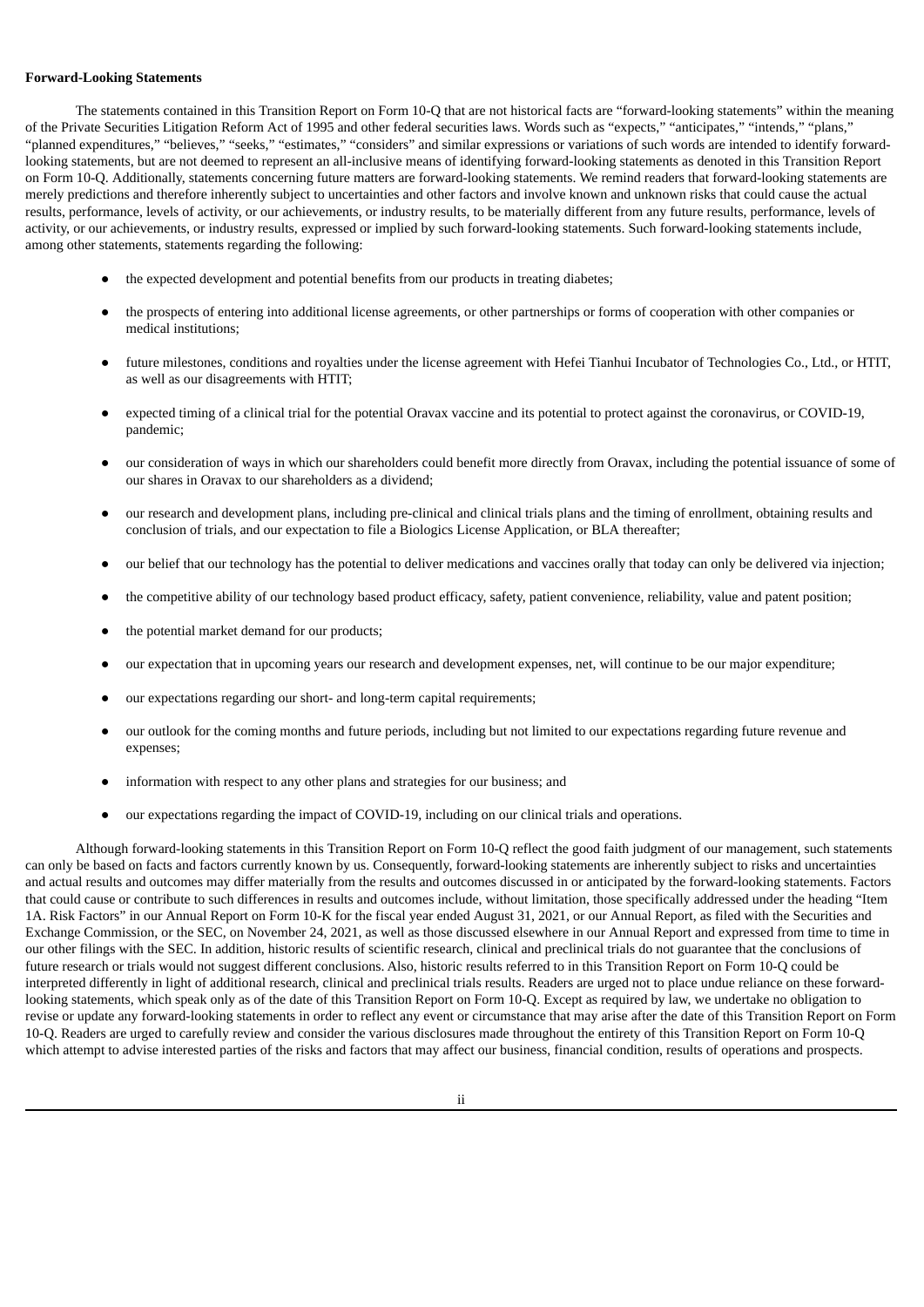# **PART I – FINANCIAL INFORMATION**

# <span id="page-3-1"></span><span id="page-3-0"></span>**ITEM 1 - FINANCIAL STATEMENTS**

# **ORAMED PHARMACEUTICALS INC.**

# INTERIM CONDENSED CONSOLIDATED FINANCIAL STATEMENTS

# AS OF DECEMBER 31, 2021

# TABLE OF CONTENTS

|                                                     | Page   |
|-----------------------------------------------------|--------|
| <b>CONDENSED CONSOLIDATED FINANCIAL STATEMENTS:</b> |        |
| <b>Balance sheets</b>                               |        |
| <b>Statements of comprehensive loss</b>             |        |
| Statements of changes in stockholders' equity       |        |
| <b>Statements of cash flows</b>                     |        |
| Notes to financial statements                       | $6-16$ |
|                                                     |        |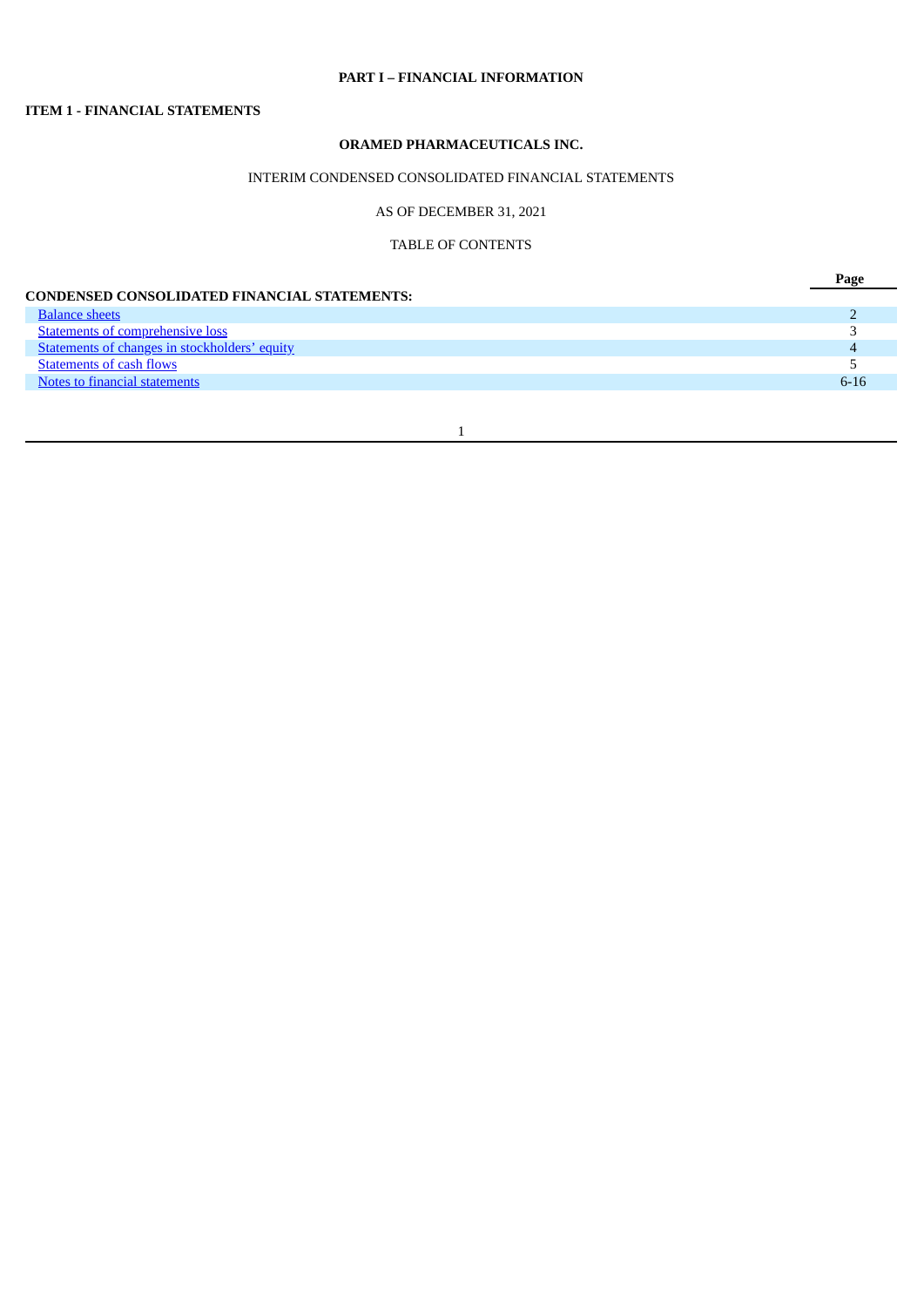# INTERIM CONDENSED CONSOLIDATED BALANCE SHEETS U.S. Dollars in thousands (except share and per share data)

(UNAUDITED)

<span id="page-4-0"></span>

|                                                                                                            | December 31,              |            |                | August 31, |
|------------------------------------------------------------------------------------------------------------|---------------------------|------------|----------------|------------|
|                                                                                                            |                           | 2021       |                | 2021       |
| <b>Assets</b>                                                                                              |                           |            |                |            |
| <b>CURRENT ASSETS:</b>                                                                                     |                           |            |                |            |
| Cash and cash equivalents                                                                                  | \$                        | 27,456     | \$             | 77,245     |
| Short-term deposits                                                                                        |                           | 111,077    |                | 11,044     |
| Marketable securities                                                                                      |                           | 7,747      |                | 5,851      |
| Prepaid expenses and other current assets                                                                  |                           | 1,657      |                | 1,197      |
| Total current assets                                                                                       |                           | 147,937    |                | 95,337     |
| <b>LONG-TERM ASSETS:</b>                                                                                   |                           |            |                |            |
| Long-term deposits                                                                                         |                           | 25,094     |                | 25,016     |
| Marketable securities                                                                                      |                           | 3,875      |                | 6,692      |
| Amounts funded in respect of employee rights upon retirement                                               |                           | 26         |                | 24         |
| Property and equipment, net                                                                                |                           | 388        |                | 397        |
| Operating lease right-of-use assets                                                                        |                           | 500        |                | 533        |
| Total long-term assets                                                                                     |                           | 29,883     |                | 32,662     |
| <b>Total assets</b>                                                                                        | \$                        | 177,820    | \$             | 127,999    |
|                                                                                                            |                           |            |                |            |
| Liabilities and stockholders' equity                                                                       |                           |            |                |            |
| <b>CURRENT LIABILITIES:</b>                                                                                |                           |            |                |            |
| Accounts payable and accrued expenses                                                                      | \$                        | 4,535      | \$             | 3,792      |
| Deferred revenues                                                                                          |                           | 2,703      |                | 2,703      |
| Payable to related parties                                                                                 |                           |            |                | 54         |
| Operating lease liabilities                                                                                |                           | 130        |                | 130        |
| Total current liabilities                                                                                  |                           | 7,368      |                | 6,679      |
| <b>LONG-TERM LIABILITIES:</b>                                                                              |                           |            |                |            |
|                                                                                                            |                           |            |                |            |
| Long-term deferred revenues                                                                                |                           | 3,340      |                | 4,244      |
| Employee rights upon retirement                                                                            |                           | 22<br>11   |                | 21         |
| Provision for uncertain tax position<br><b>Operating lease liabilities</b>                                 |                           | 370        |                | 11<br>403  |
| Other liabilities                                                                                          |                           |            |                |            |
|                                                                                                            |                           | 99         |                | 124        |
| Total long-term liabilities                                                                                |                           | 3,842      |                | 4,803      |
| <b>COMMITMENTS</b> (note 2)                                                                                |                           |            |                |            |
| <b>Equity</b>                                                                                              |                           |            |                |            |
| EQUITY ATTRIBUTABLE TO COMPANY'S STOCKHOLDERS:                                                             |                           |            |                |            |
| Common stock, \$0.012 par value (60,000,000 authorized shares; 38,158,792 and 35,293,889 shares issued and |                           |            |                |            |
| outstanding as of December 31, 2021 and August 31, 2021, respectively)                                     |                           | 459        |                | 424        |
| Additional paid-in capital<br><b>Accumulated deficit</b>                                                   |                           | 292,514    |                | 230,201    |
|                                                                                                            |                           | (126, 520) |                | (114, 852) |
| Total stockholders' equity                                                                                 |                           | 166,453    |                | 115,773    |
| Non-controlling interests                                                                                  |                           | 157        |                | 744        |
| Total equity                                                                                               |                           | 166,610    |                | 116,517    |
| Total liabilities and equity                                                                               | $\boldsymbol{\mathsf{S}}$ | 177,820    | $\mathfrak{F}$ | 127,999    |

**The accompanying notes are an integral part of the condensed consolidated financial statements.**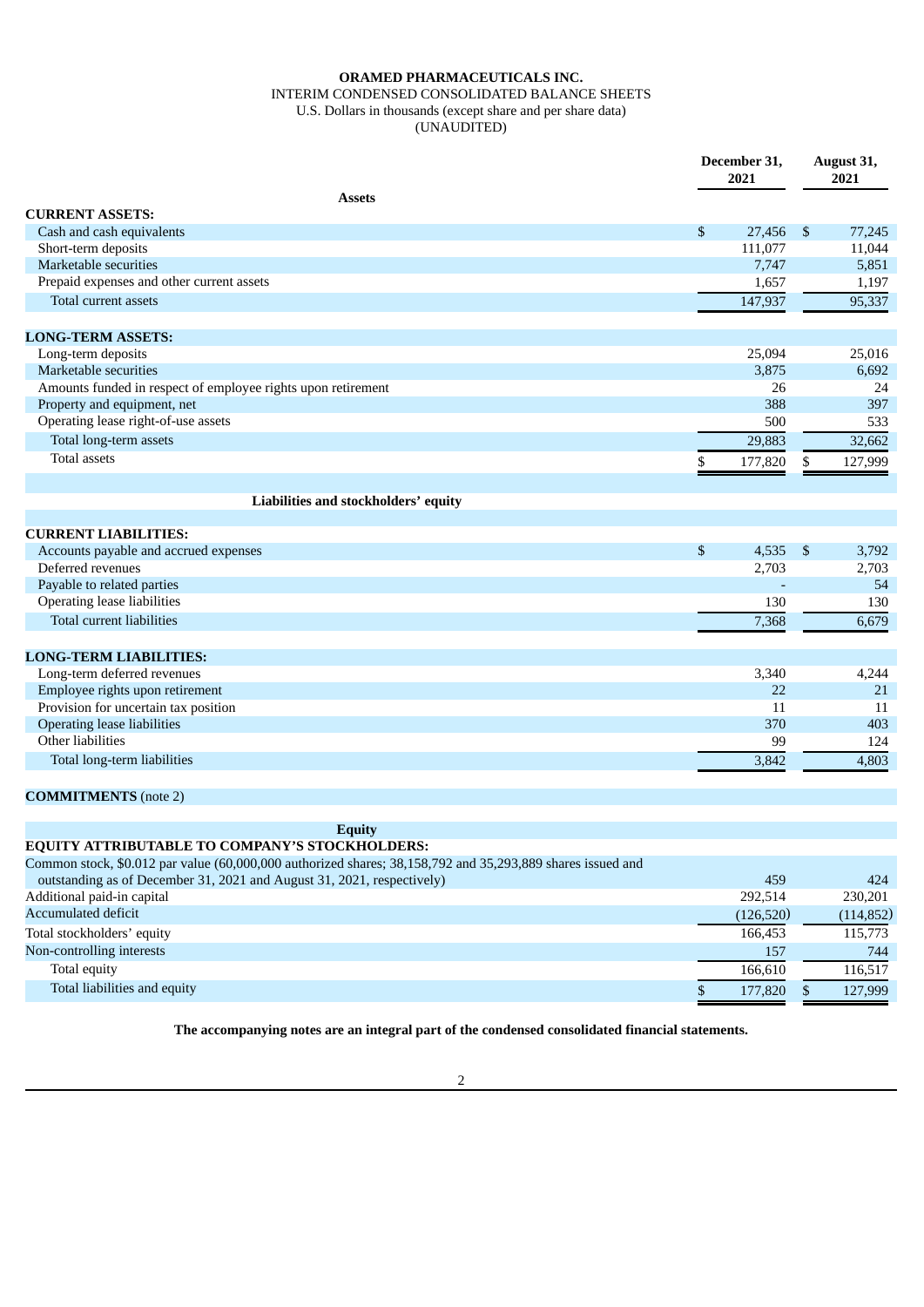# INTERIM CONDENSED CONSOLIDATED STATEMENTS OF COMPREHENSIVE LOSS

U.S. Dollars in thousands (except share and per share data)

(UNAUDITED)

<span id="page-5-0"></span>

|                                                                           |  | <b>Four months ended</b><br>December 31, |    |            |
|---------------------------------------------------------------------------|--|------------------------------------------|----|------------|
|                                                                           |  | 2021                                     |    | 2020       |
| <b>REVENUES</b>                                                           |  | 904                                      |    | 904        |
| <b>RESEARCH AND DEVELOPMENT EXPENSES</b>                                  |  | 9,037                                    |    | 6,889      |
| <b>SALES AND MARKETING EXPENSES</b>                                       |  | 898                                      |    |            |
| <b>GENERAL AND ADMINISTRATIVE EXPENSES</b>                                |  | 3,295                                    |    | 1,576      |
| <b>OPERATING LOSS</b>                                                     |  | 12,326                                   |    | 7,561      |
|                                                                           |  |                                          |    |            |
| <b>FINANCIAL INCOME</b>                                                   |  | (158)                                    |    | (260)      |
| <b>FINANCIAL EXPENSES</b>                                                 |  | 87                                       |    | 23         |
| <b>NET LOSS FOR THE PERIOD</b>                                            |  | 12,255                                   |    | 7,324      |
| NET LOSS ATTRIBUTABLE TO NON-CONTROLLING INTERESTS                        |  | 587                                      |    |            |
| <b>NET LOSS ATTRIBUTABLE TO STOCKHOLDERS</b>                              |  | 11,668                                   |    | 7,324      |
| <b>LOSS PER SHARE</b>                                                     |  |                                          |    |            |
| <b>BASIC AND DILUTED LOSS PER SHARE OF COMMON STOCK</b>                   |  | 0.31                                     | £. | 0.30       |
| WEIGHTED AVERAGE NUMBER OF SHARES OF COMMON STOCK USED IN COMPUTING BASIC |  |                                          |    |            |
| AND DILUTED LOSS PER SHARE OF COMMON STOCK                                |  | 37, 113, 137                             |    | 24,394,010 |

**The accompanying notes are an integral part of the condensed consolidated financial statements.**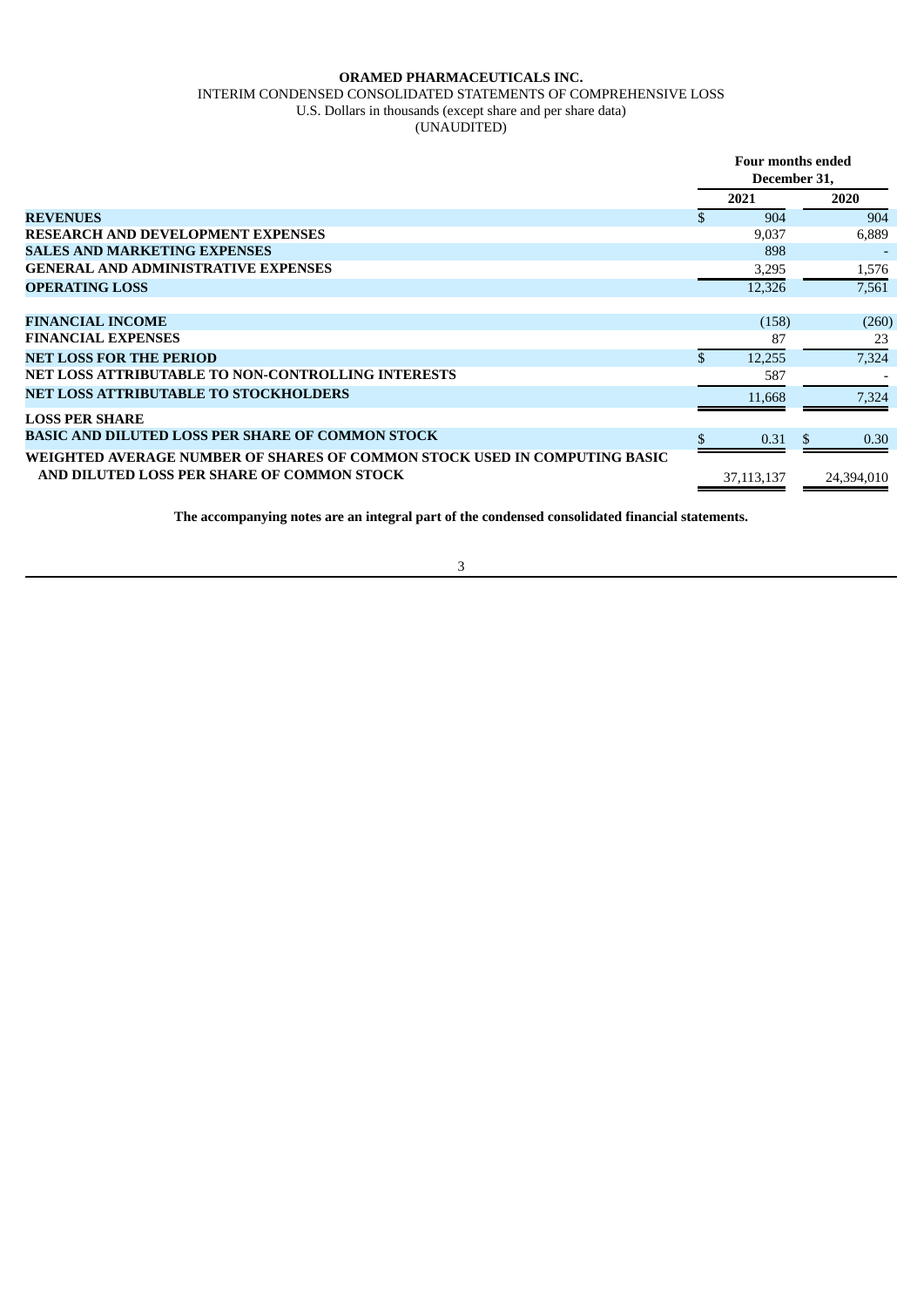INTERIM CONDENSED CONSOLIDATED STATEMENTS OF CHANGES IN STOCKHOLDERS' EQUITY U.S. Dollars in thousands

(UNAUDITED)

<span id="page-6-0"></span>

|                                                                                                          | <b>Common Stock</b><br><b>Shares</b><br>In thousands |                | $\overline{\$}$               |                | <b>Additional</b><br>paid-in<br>capital |                    | <b>Accumulated</b><br>deficit |      | <b>Total</b><br>stockholders'<br>equity | Non-<br>controlling<br>interests |                        | <b>Total</b><br>equity                  |
|----------------------------------------------------------------------------------------------------------|------------------------------------------------------|----------------|-------------------------------|----------------|-----------------------------------------|--------------------|-------------------------------|------|-----------------------------------------|----------------------------------|------------------------|-----------------------------------------|
| <b>BALANCE AS OF</b><br><b>AUGUST 31, 2021</b>                                                           | 35,293                                               | $\mathfrak{s}$ | 424                           | $\mathfrak{S}$ | 230,201                                 | $\mathbf{\hat{S}}$ | $(114, 852)$ \$               |      | 115,773                                 | 744                              | $\mathbf{\mathcal{S}}$ | 116,517                                 |
| <b>CHANGES DURING</b><br><b>THE FOUR</b><br><b>MONTH PERIOD</b><br><b>ENDED</b><br>DECEMBER 31,<br>2021: |                                                      |                |                               |                |                                         |                    |                               |      |                                         |                                  |                        |                                         |
| <b>ISSUANCE OF</b>                                                                                       |                                                      |                |                               |                |                                         |                    |                               |      |                                         |                                  |                        |                                         |
| <b>COMMON STOCK,</b><br><b>NET</b>                                                                       | 2,631                                                |                | 32                            |                | 59,901                                  |                    | $\sim$                        |      | 59,933                                  | $\overline{\phantom{a}}$         |                        | 59,933                                  |
| <b>EXERCISE OF</b><br><b>WARRANTS AND</b><br><b>OPTIONS</b>                                              | 92                                                   |                | $\mathbf{1}$                  |                | 638                                     |                    |                               |      | 639                                     |                                  |                        | 639                                     |
| <b>STOCK-BASED</b>                                                                                       |                                                      |                |                               |                |                                         |                    |                               |      |                                         |                                  |                        |                                         |
| <b>COMPENSATION</b><br><b>NET LOSS</b>                                                                   | 142<br>$\overline{\phantom{a}}$                      |                | 2<br>$\overline{\phantom{a}}$ |                | 1,774                                   |                    | (11, 668)                     |      | 1,776<br>(11,668)                       | (587)                            |                        | 1,776<br>(12, 255)                      |
| <b>BALANCE AS OF</b><br>DECEMBER 31,                                                                     |                                                      |                |                               |                |                                         |                    |                               |      |                                         |                                  |                        |                                         |
| 2021                                                                                                     | 38,158                                               | \$             | 459                           | $\mathcal{S}$  | 292,514                                 | $\mathfrak{S}$     | (126,520)                     | - \$ | 166,453                                 | 157                              | $\mathbf{\hat{S}}$     | 166,610                                 |
|                                                                                                          |                                                      |                |                               |                |                                         | <b>Shares</b>      | <b>Common Stock</b><br>\$     |      | <b>Additional</b><br>paid-in<br>capital | <b>Accumulated</b><br>deficit    |                        | <b>Total</b><br>stockholders'<br>equity |

|                                                   | In        |                          |     |         |    |               |          |
|---------------------------------------------------|-----------|--------------------------|-----|---------|----|---------------|----------|
|                                                   | thousands |                          |     |         |    |               |          |
| <b>BALANCE AS OF AUGUST 31, 2020</b>              | 23,675    | 284                      | \$. | 125,209 | -S | $(92,614)$ \$ | 32,879   |
| <b>CHANGES DURING THE FOUR MONTH PERIOD ENDED</b> |           |                          |     |         |    |               |          |
| <b>DECEMBER 31, 2020:</b>                         |           |                          |     |         |    |               |          |
| <b>ISSUANCE OF COMMON STOCK, NET</b>              | 2.985     | 36                       |     | 12,965  |    |               | 13,001   |
| <b>STOCK-BASED COMPENSATION</b>                   |           | $\overline{\phantom{0}}$ |     | 413     |    |               | 413      |
| <b>NET LOSS</b>                                   | -         | $\overline{\phantom{0}}$ |     |         |    | (7, 324)      | (7, 324) |
| <b>BALANCE AS OF DECEMBER 31, 2020</b>            | 26.660    | 320                      |     | 138.587 |    | (99, 938)     | 38,969   |

**The accompanying notes are an integral part of the condensed consolidated financial statements.**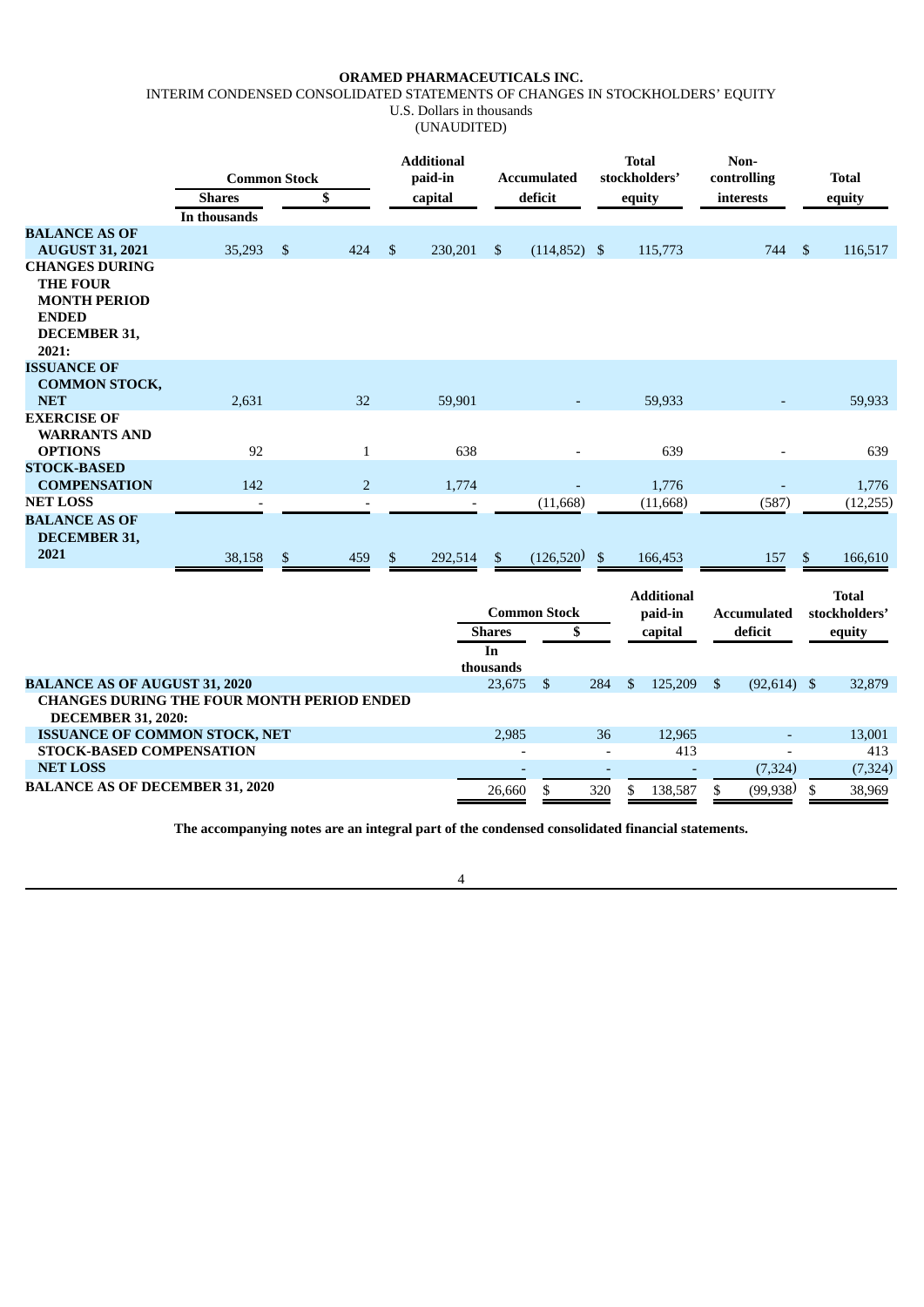# INTERIM CONDENSED CONSOLIDATED STATEMENTS OF CASH FLOWS

U.S. dollars in thousands (UNAUDITED)

<span id="page-7-0"></span>

|                                                                                      | <b>Four months ended</b><br>December 31, |               |    |                |
|--------------------------------------------------------------------------------------|------------------------------------------|---------------|----|----------------|
|                                                                                      |                                          | 2021          |    | 2020           |
| <b>CASH FLOWS FROM OPERATING ACTIVITIES:</b>                                         |                                          |               |    |                |
| Net loss                                                                             | \$                                       | $(12,255)$ \$ |    | (7, 324)       |
| Adjustments required to reconcile net loss to net cash used in operating activities: |                                          |               |    |                |
| Depreciation                                                                         |                                          | 18            |    | 7              |
| Exchange differences and interest on deposits and held to maturity bonds             |                                          | (34)          |    | (13)           |
| Changes in fair value of investments                                                 |                                          | 72            |    | (123)          |
| Stock-based compensation                                                             |                                          | 1,776         |    | 413            |
| Changes in operating assets and liabilities:                                         |                                          |               |    |                |
| Prepaid expenses and other current assets                                            |                                          | (460)         |    | (448)          |
| Accounts payable, accrued expenses and related parties                               |                                          | 689           |    | 150            |
| Deferred revenues                                                                    |                                          | (904)         |    | (904)          |
| Liability for employee rights upon retirement                                        |                                          | $\mathbf{1}$  |    | $\overline{2}$ |
| Other liabilities                                                                    |                                          | (25)          |    | (23)           |
| Total net cash used in operating activities                                          |                                          | (11, 122)     |    | (8,263)        |
| <b>CASH FLOWS FROM INVESTING ACTIVITIES:</b>                                         |                                          |               |    |                |
| Investment in short-term deposits                                                    |                                          | (100,000)     |    | (12, 460)      |
| Purchase of held to maturity securities                                              |                                          |               |    | (678)          |
| Purchase of corporate bonds designated as fair value                                 |                                          |               |    | (1,091)        |
| Proceeds from sale of short-term deposits                                            |                                          |               |    | 8,960          |
| Proceeds from maturity of held to maturity securities                                |                                          | 761           |    | 2,410          |
| Proceeds from sale of mutual funds                                                   |                                          |               |    | 775            |
| Funds in respect of employee rights upon retirement                                  |                                          |               |    | (1)            |
| Purchase of property and equipment                                                   |                                          | (9)           |    | (320)          |
| Total net cash provided by (used in) investing activities                            |                                          | (99,248)      |    | (2, 405)       |
| <b>CASH FLOWS FROM FINANCING ACTIVITIES:</b>                                         |                                          |               |    |                |
| Proceeds from issuance of common stock, net of issuance costs                        |                                          | 59,933        |    | 13,001         |
| Proceeds from exercise of options                                                    |                                          | 639           |    |                |
| Total net cash provided by financing activities                                      |                                          | 60,572        |    | 13,001         |
| EFFECT OF EXCHANGE RATE CHANGES ON CASH                                              |                                          | 9             |    | $\overline{1}$ |
|                                                                                      |                                          |               |    |                |
| INCREASE (DECREASE) IN CASH AND CASH EQUIVALENTS                                     |                                          | (49,789)      |    | 2,334          |
| CASH AND CASH EQUIVALENTS AT BEGINNING OF PERIOD                                     |                                          |               |    |                |
|                                                                                      |                                          | 77,245        |    | 19,296         |
| CASH AND CASH EQUIVALENTS AT END OF PERIOD                                           | $\$$                                     | 27,456        | \$ | 21,630         |
| (A) SUPPLEMENTARY DISCLOSURE ON CASH FLOWS -                                         |                                          |               |    |                |
| Interest received                                                                    | \$                                       | 128           | \$ | 152            |
| (B) SUPPLEMENTAL DISCLOSURE OF NON-CASH ACTIVITIES:                                  |                                          |               |    |                |
| Recognition of operating lease right of use assets and liabilities                   | \$                                       |               | \$ | 582            |

**The accompanying notes are an integral part of the condensed consolidated financial statements.**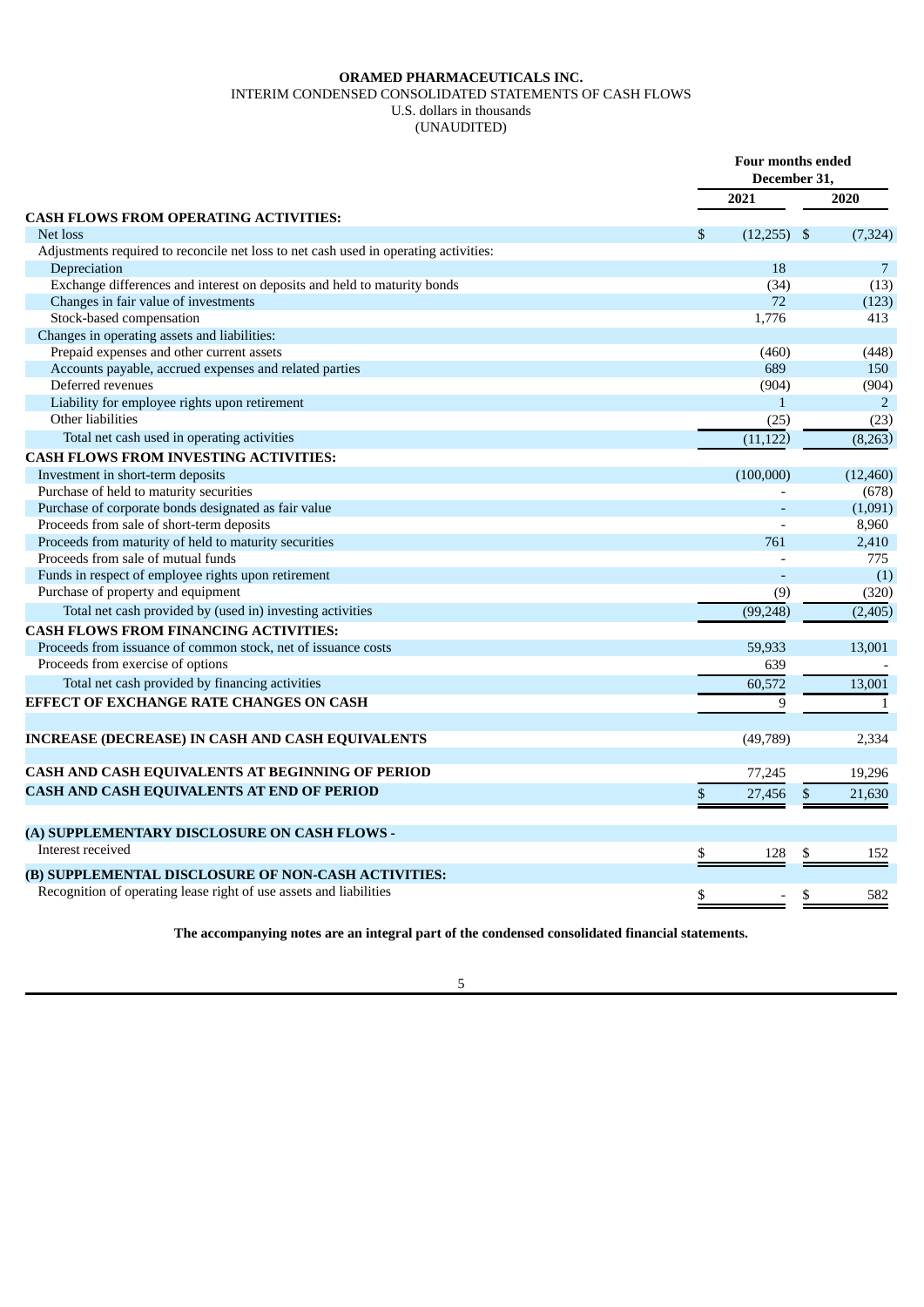# <span id="page-8-0"></span>**NOTE 1 - SIGNIFICANT ACCOUNTING POLICIES:**

#### **a. General:**

# **1) Incorporation and operations**

Oramed Pharmaceuticals Inc. (collectively with its subsidiaries, the "Company", unless the context indicates otherwise) was incorporated on April 12, 2002.

On February 17, 2006, the Company entered into an agreement with Hadasit Medical Services and Development Ltd. to acquire the provisional patent related to an orally ingestible insulin capsule to be used for the treatment of individuals with diabetes.

On May 14, 2007, the Company incorporated a wholly-owned subsidiary in Israel, Oramed Ltd. (the "Subsidiary"), which is engaged in research and development.

On July 30, 2019, the Subsidiary incorporated a wholly-owned subsidiary in Hong Kong, Oramed HK Limited (the "Hong Kong Subsidiary"). As of December 31, 2021, the Hong Kong Subsidiary has no operations.

On March 18, 2021, the Company entered into a license agreement (the "Oravax License Agreement") with Oravax Medical Inc. ("Oravax") and into a stockholders agreement with Akers Biosciences Inc. ("Akers"), Premas Biotech Pvt. Ltd. ("Premas"), Cutter Mill Capital LLC and Run Ridge LLC (the "Stockholders Agreement"). According to the Stockholders Agreement, Oravax issued 1,890,000 shares of its capital stock to the Company, representing 63% of the issued and outstanding share capital of Oravax, on a fully diluted basis, as of the date of issuance. Consequently, Oramed consolidates Oravax in its consolidated financial statements since that time.

### **2) Change in Fiscal Year**

On February 28, 2022, the Board of Directors approved a change of the Company's fiscal year from the period beginning on September 1 and ending on August 31 to the period beginning on January 1 and ending on December 31. As a result, this report on Form 10-Q is a transition report and includes financial information for the transition period from September 1, 2021 through December 31, 2021, or the Transition Period. Subsequent to this report, the Company's fiscal year will begin on January 1 and end on December 31.

# **3) Development and Liquidity Risks**

The Company is engaged in research and development in the biotechnology field for innovative pharmaceutical solutions, including an orally ingestible insulin capsule to be used for the treatment of individuals with diabetes, and the use of orally ingestible capsules for delivery of other polypeptides, and has not generated significant revenues from its operations. Based on the Company's current cash resources and commitments, the Company believes it will be able to maintain its current planned development activities and the corresponding level of expenditures for at least the next 12 months, although no assurance can be given that the Company will not need additional funds prior to such time. If there are unexpected increases in its operating expenses, the Company may need to seek additional financing during the next 12 months. Successful completion of the Company's development programs and its transition to normal operations is dependent upon obtaining necessary regulatory approvals from the U.S. Food and Drug Administration prior to selling its products within the United States, obtaining foreign regulatory approvals to sell its products internationally, or entering into licensing agreements with third parties. There can be no assurance that the Company will receive regulatory approval of any of its product candidates, and a substantial amount of time may pass before the Company achieves a level of revenues adequate to support its operations, if at all. The Company also expects to incur substantial expenditures in connection with the regulatory approval process for each of its product candidates during their respective developmental periods. Obtaining marketing approval will be directly dependent on the Company's ability to implement the necessary regulatory steps required to obtain marketing approval in the United States and in other countries. The Company cannot predict the outcome of these activities.

In addition to the foregoing, based on the Company's current assessment, the Company does not expect any material impact on its development timeline and its liquidity due to the worldwide spread of the COVID-19 virus. However, the Company has experienced delays in clinical trials due to slow-downs of recruitment for trials generally. The Company may experience further delays if the pandemic continues for an extended period of time and it is continuing to assess the effect on its operations by monitoring the spread of COVID-19 and the actions implemented by governments to combat the virus throughout the world.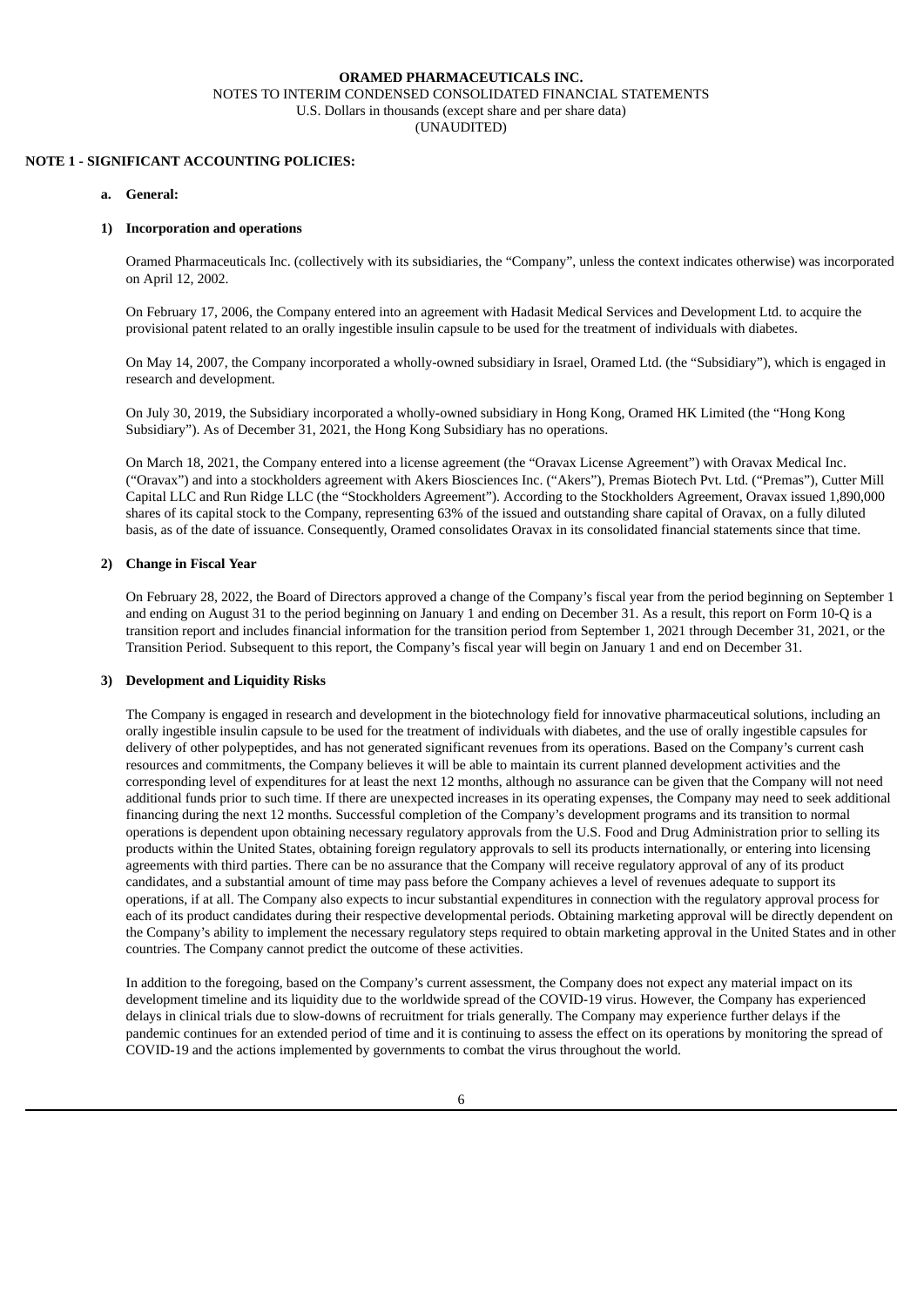# **NOTE 1 - SIGNIFICANT ACCOUNTING POLICIES** (continued):

## **b. Loss per common share**

Basic and diluted net loss per common share are computed by dividing the net loss for the period by the weighted average number of shares of common stock outstanding for each period. Outstanding stock options, warrants and restricted stock units ("RSUs") have been excluded from the calculation of the diluted loss per share because all such securities are anti-dilutive for all periods presented. The weighted average number of common stock options, warrants and RSUs excluded from the calculation of diluted net loss was 3,894,588 and 5,268,347 for the four month periods ended December 31, 2021 and December 31, 2020, respectively.

### **c. Revenue recognition**

On November 30, 2015, the Company entered into a Technology License Agreement (the "TLA"), with Hefei Tianhui Incubator of Technologies Co. Ltd. ("HTIT") and on December 21, 2015, the parties entered into an Amended and Restated Technology License Agreement that was further amended by the parties on June 3, 2016 and July 24, 2016 (the "HTIT License Agreement"). The HTIT License Agreement and a stock purchase agreement, dated November 30, 2015, between the Company and HTIT (the "SPA") were considered a single arrangement with multiple deliverables. The Company allocated the total consideration of \$49,500 between the HTIT License Agreement and the SPA according to their fair value, as follows: \$10,617 was allocated to the issuance of common stock (less issuance expenses of \$23), based on the quoted price of the Company's shares on the closing date of the SPA on December 28, 2015, and \$38,883 was allocated to the HTIT License Agreement.

Under Accounting Standard Codification, ("ASC") 606, the Company identified a single performance obligation in the agreement and determined that the license and services are not

distinct as the license and services are highly dependent on each other. In other words, HTIT cannot benefit from the license without the related services, and vice versa.

Since the customer benefits from the services as the entity performs, revenue is recognized over time through the expected product submission date in June 2023, using the input method. The Company used the input method to measure the process for the purpose of recognizing revenue, which approximates the straight line attribution. The Company used significant judgment when it determined the product submission date.

Under ASC 606, the consideration that the Company would be entitled to upon the achievement of contractual milestones, which are contingent upon the occurrence of future events, are a form of variable consideration. When assessing the portion, if any, of such milestones-related consideration to be included in the transaction price, the Company first assesses the most likely outcome for each milestone and excludes the consideration related to milestones of which the occurrence is not considered the most likely outcome.

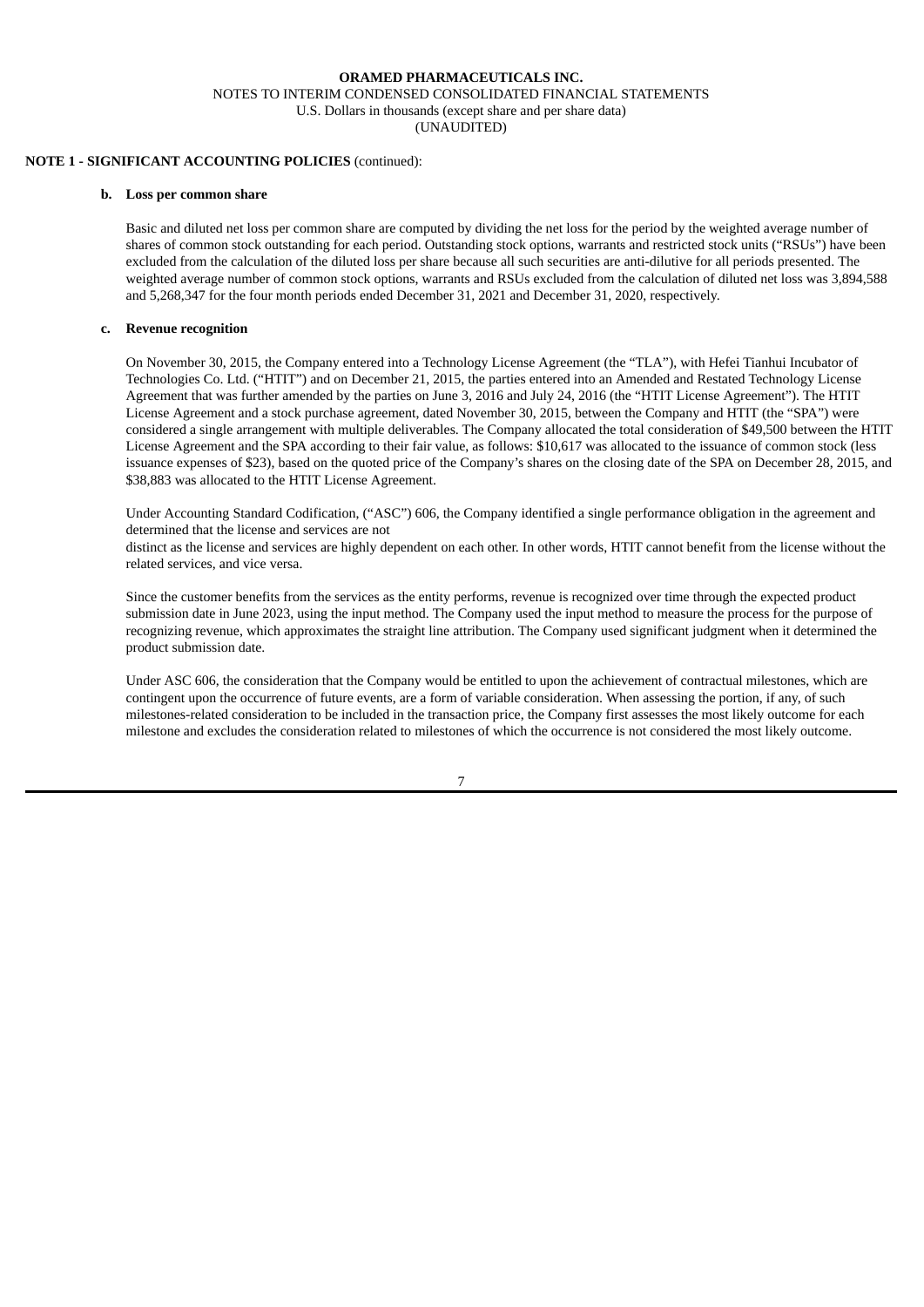# **NOTE 1 - SIGNIFICANT ACCOUNTING POLICIES** (continued):

The Company then evaluates if any of the variable consideration determined in the first step is constrained by including in the transaction price variable consideration to the extent that it is probable that a significant reversal in the amount of cumulative revenue recognized will not occur when the uncertainty associated with the variable consideration is subsequently resolved. The Company used significant judgment when it determined the first step of variable consideration.

The potential future royalty consideration is also considered a form of variable consideration under ASC 606 as it is based on a percentage of potential future sales of the Company's products. However, the Company applies the sales-based royalty exception and accordingly will recognize the sales-based royalty amounts when the related sale has occurred. To date, the Company has not recognized any royalty-related revenue.

As of December 31, 2021, an aggregate amount of \$22,382 was allocated to the HTIT License Agreement, all of which were received through the balance sheet date. Through December 31, 2021, the Company has recognized revenue associated with this agreement in the aggregate amount of \$16,339, of which \$904 was recognized in the transition period between September 1, 2021 and December 31, 2021, and deferred the remaining amount of \$6,043 which is presented as deferred revenues on the condensed consolidated balance sheet.

### **d. Condensed consolidated financial statements preparation**

The condensed consolidated financial statements included herein have been prepared in accordance with United States generally accepted accounting principles ("U.S. GAAP") and, on the same basis as the audited consolidated financial statements included in the Company's Annual Report on Form 10-K for the fiscal year ended August 31, 2021 (the "2021 Form 10-K"). These condensed consolidated financial statements reflect all adjustments that are of a normal recurring nature and that are considered necessary for a fair statement of the results of the periods presented. Certain information and disclosures normally included in annual consolidated financial statements have been omitted in this interim period report pursuant to the rules and regulations of the Securities and Exchange Commission. Because the condensed consolidated interim financial statements do not include all of the information and disclosures required by U.S. GAAP for annual financial statements, they should be read in conjunction with the audited consolidated financial statements and notes included in the 2021 Form 10-K. The results for interim periods are not necessarily indicative of a full fiscal year's results.

### **e. Recently issued accounting pronouncements, not yet adopted**

In June 2016, the Financial Accounting Standards Board issued Accounting Standards Update 2016-13 "Financial Instruments—Credit Losses—Measurement of Credit Losses on Financial Instruments." This guidance replaces the current incurred loss impairment methodology with a methodology that reflects expected credit losses and requires consideration of a broader range of reasonable and supportable information to inform credit loss estimates. The guidance will be effective for the fiscal year beginning after December 15, 2022, including interim periods within that year. The adoption of this guidance is not expected to have a significant impact on the Company's consolidated financial statements.

# **NOTE 2 - COMMITMENTS:**

a. In March 2011, the Subsidiary sold shares of its investee company, Entera Bio Ltd. ("Entera") to D.N.A Biomedical Solutions Ltd. ("D.N.A"), retaining 117,000 ordinary shares (after giving effect to a stock split by Entera in July 2018). In consideration for the shares sold to D.N.A, the Company received, among other payments, ordinary shares of D.N.A (see also note 4).

As part of this agreement, the Subsidiary entered into a patent transfer agreement according to which the Subsidiary assigned to Entera all of its rights to a patent application related to the oral administration of proteins that it has licensed to Entera since August 2010, in return for royalties of 3% of Entera's net revenues and a license back of that patent application for use in respect of diabetes and influenza. As of December 31, 2021, Entera had not paid any royalties to the Subsidiary. On December 11, 2018, Entera announced that it had entered into a research collaboration and license agreement with Amgen, Inc. ("Amgen"). To the extent the Amgen license results in net revenues as defined in the patent transfer agreement, the Subsidiary will be entitled to the aforementioned royalties. As part of a consulting agreement with a third party dated February 15, 2011, the Subsidiary is obliged to pay this third party royalties of 8% of the net royalties received in respect of the patent that was sold to Entera in March 2011.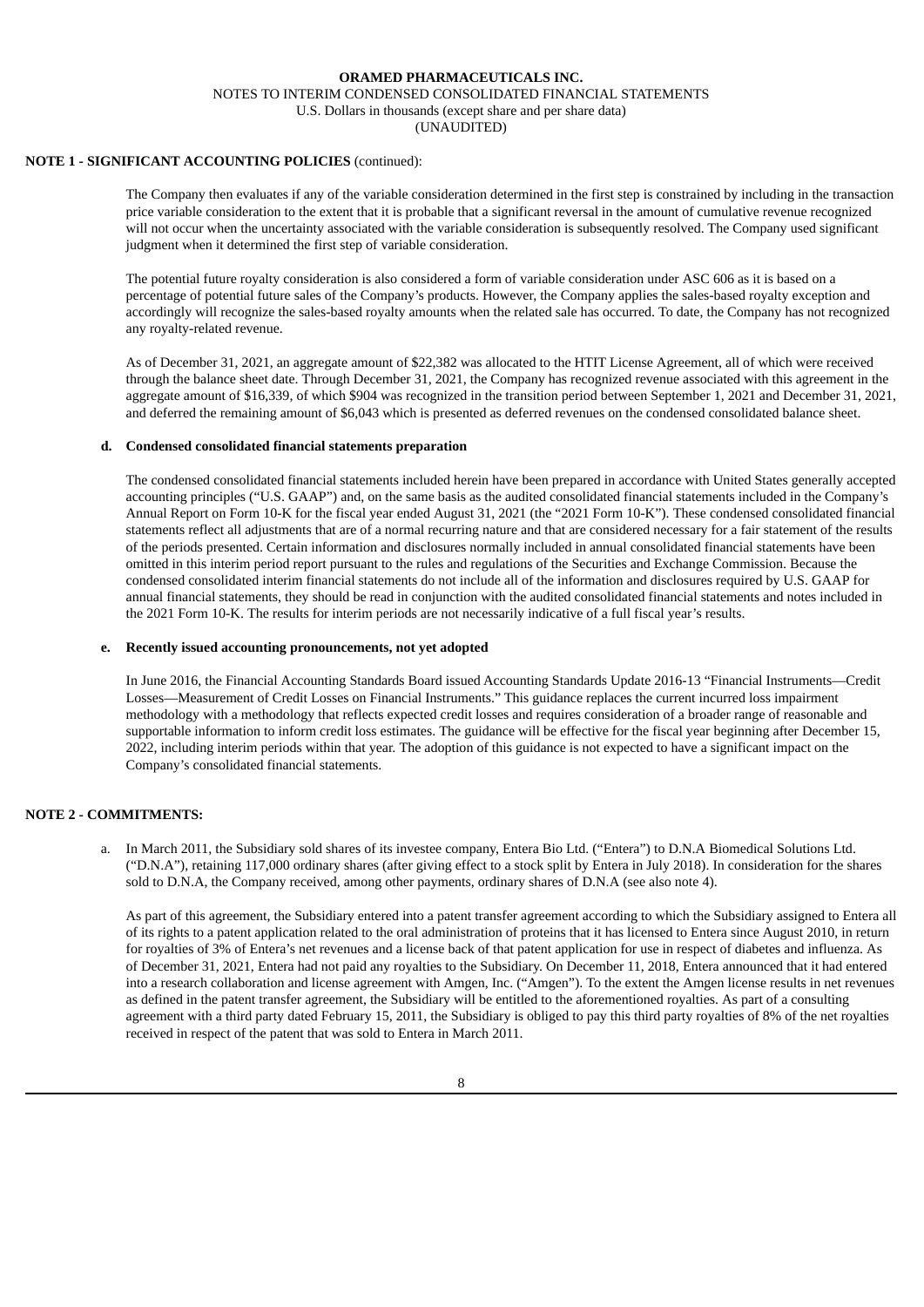### **NOTE 2 - COMMITMENTS** (continued):

b. According to the HTIT License Agreement, the Company granted HTIT an exclusive commercialization license in the territory of the People's Republic of China, Macau and Hong Kong (the "Territory"), related to the Company's oral insulin capsule, ORMD-0801 (the "Product"). Pursuant to the HTIT License Agreement, HTIT will conduct, at its own expense, certain pre-commercialization and regulatory activities with respect to the Subsidiary's technology and ORMD-0801 capsule, and will pay to the Subsidiary (i) royalties of 10% on net sales of the related commercialized products to be sold by HTIT in the Territory ("Royalties"), and (ii) an aggregate of \$37,500, of which \$3,000 was payable immediately, \$8,000 will be paid subject to the Company entering into certain agreements with certain third parties, and \$26,500 will be paid upon achievement of certain milestones and conditions. In the event that the Company does not meet certain conditions, the Royalties rate may be reduced to a minimum of 8%. Following the final expiration of the Company's patents covering the technology in the Territory in 2033, the Royalties rate may be reduced, under certain circumstances, to 5%.

The royalty payment obligation shall apply during the period of time beginning upon the first commercial sale of the Product in the Territory, and ending upon the later of (i) the expiration of the last-to-expire licensed patents in the Territory; and (ii) 15 years after the first commercial sale of the Product in the Territory (the "Royalty Term").

The HTIT License Agreement shall remain in effect until the expiration of the Royalty Term. The HTIT License Agreement contains customary termination provisions.

Among others, the Company's involvement through the product submission date will include consultancy for the pre-commercialization activities in the Territory, as well as advisory services to HTIT on an ongoing basis.

As of December 31, 2021, the Company has received milestone payments in an aggregate amount of \$20,500 as follows: the initial payment of \$3,000 was received in January 2016. Following the achievement of certain milestones, the second and third payments of \$6,500 and \$4,000, respectively, were received in July 2016, the fourth milestone payment of \$4,000 was received in October 2016 and the fifth milestone payment of \$3,000 was received in January 2019.

On August 21, 2020, the Company received a letter from HTIT, disputing certain pending payment obligations of HTIT under the TLA. The payment obligation being disputed is \$6,000, out of which only an amount of \$2,000 has been received and has been included in deferred revenue in each of the consolidated balance sheets as of December 31, 2021 and as of August 31, 2021. The Company wholly disputes the claims made by HTIT and has been engaged in discussions and exchanges with HTIT in an attempt to clarify and resolve disagreements between the parties regarding milestone payments and work plan implementation.

In addition, on November 30, 2015, the Company entered into the SPA with HTIT, according to which, the Company issued 1,155,367 shares of common stock to HTIT for \$12,000. The transaction closed on December 28, 2015.

The HTIT License Agreement and the SPA were considered a single arrangement with multiple deliverables. The Company allocated the total consideration of \$49,500 between the HTIT License Agreement and the SPA according to their fair value, as follows: \$10,617 was allocated to the issuance of common stock (less issuance expenses of \$23), based on the quoted price of the Company's shares on the closing date of the SPA on December 28, 2015, and \$38,883 was allocated to the HTIT License Agreement. The Company determined that revenues are recognized over time through the expected product submission date in June 2023.

In July 2015, according to the letter of intent signed between the parties or their affiliates, HTIT's affiliate paid the Subsidiary a nonrefundable amount of \$500 as a no-shop fee. The no-shop fee was deferred and the related revenue is recognized over the estimated term of the HTIT License Agreement.

For the Company's revenue recognition policy see note 1c.

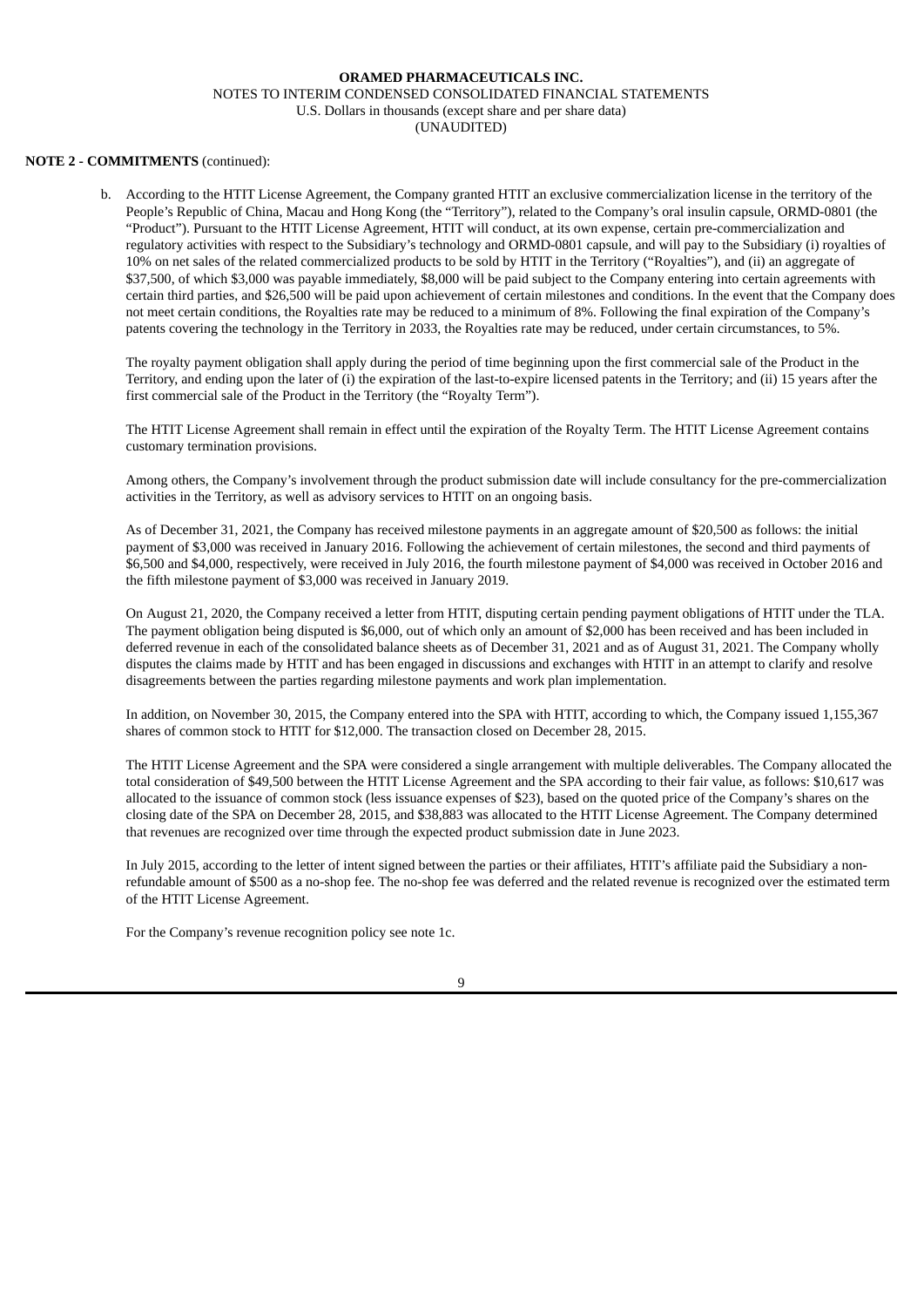### **NOTE 2 - COMMITMENTS** (continued):

- c. On December 18, 2017, the Subsidiary entered into an agreement with a vendor for the process development and production of one of its oral capsule ingredients in the amount of \$2,905 that will be paid over the term of the engagement and based on the achievement of certain development milestones, of which \$1,592 was recognized in research and development expenses through December 31, 2021.
- d. On September 2, 2020 (effective as of January 15, 2020), the Subsidiary entered into a CRO Services Agreement with a third party to retain it as a clinical research organization ("CRO") for the Subsidiary's phase 3 clinical trial for its oral insulin. As consideration for its services, the Subsidiary will pay the CRO a total amount of \$21,589 during the term of the engagement and based on achievement of certain milestones, of which \$10,235 was recognized in research and development expenses through December 31, 2021.
- e. On September 16, 2020 (effective as of January 15, 2020), the Subsidiary entered into a CRO Services Agreement with a third party to retain it as a CRO for the Subsidiary's phase 3 clinical trial for its oral insulin. As consideration for its services, the Subsidiary will pay the CRO a total amount of \$12,343 during the term of the engagement and based on achievement of certain milestones, of which \$4,926 was recognized in research and development expenses through December 31, 2021.
- f. On December 2, 2021, the Subsidiary entered into an addendum (the "Addendum") to the current lease agreement for its facilities in Israel. The Addendum refers to the lease of an additional space of 264 square meters for a period of 60 months commencing February 1, 2022. The Subsidiary has the option to extend the period for another 60 months. The annual lease payment, including management fees, is approximately NIS 435 (\$140). As security for its obligation under this lease agreement, the Company provided a bank guarantee in an amount equal to four monthly lease payments. For accounting purposes, the lease commenced on February 1, 2022 as the Subsidiary did not have access to the space until that date.

### g. **Grants from the Israel Innovation Authority ("IIA")**

Under the terms of the Company's funding from the IIA, royalties of 3% are payable on sales of products developed from a project so funded, up to a maximum amount equaling 100%-150% of the grants received (dollar linked) with the addition of interest at an annual rate based on LIBOR.

At the time the grants were received, successful development of the related projects was not assured. The total amount received through December 31, 2021 was \$2,207 (\$2,514 including interest).

As of December 31, 2021, the liability to the IIA was \$207.

The royalty expenses which are related to the funded project were recognized in cost of revenues in the relevant periods.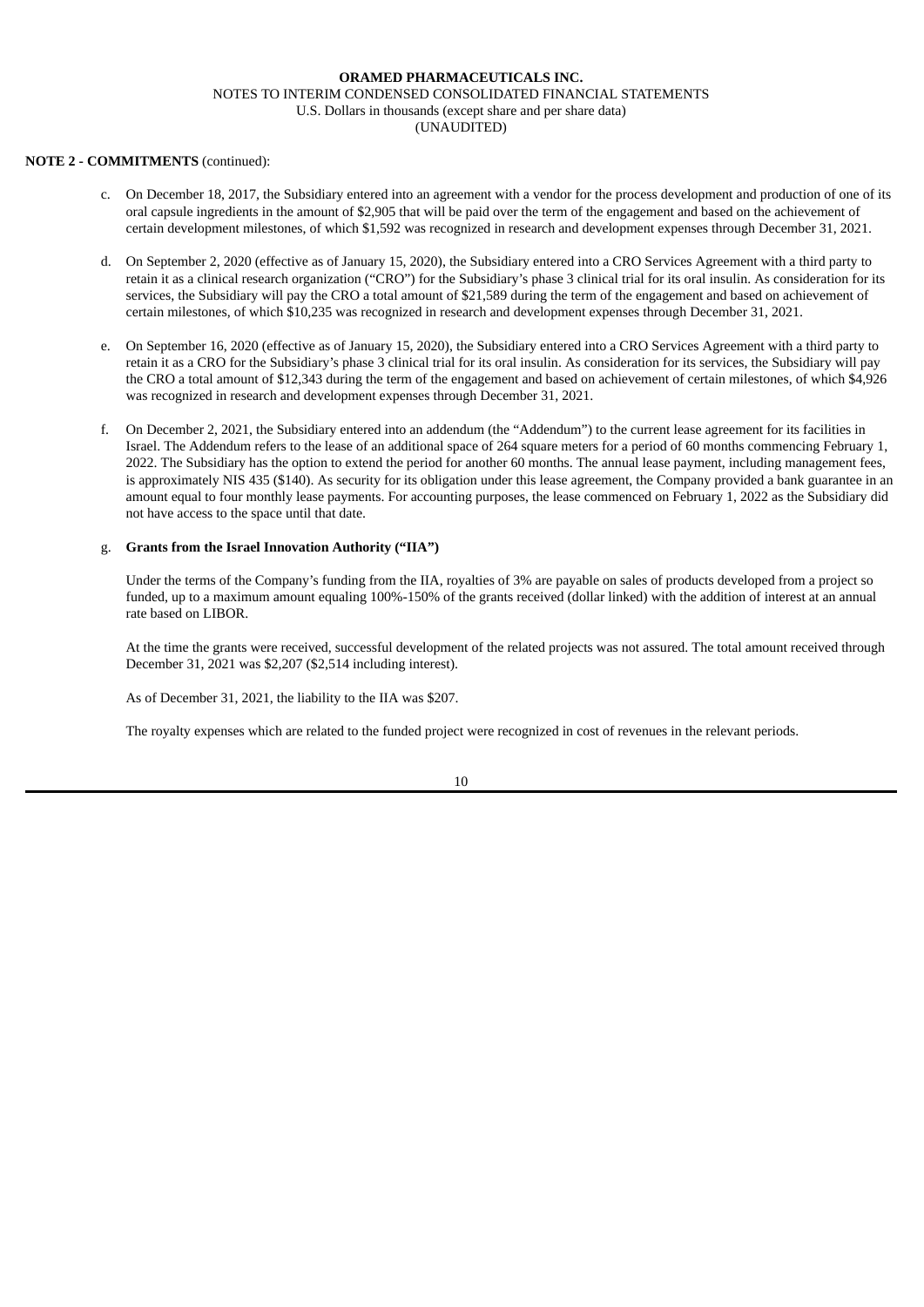# **NOTE 3 - FAIR VALUE:**

The Company measures fair value and discloses fair value measurements for financial assets. Fair value is based on the price that would be received to sell an asset in an orderly transaction between market participants at the measurement date. In order to increase consistency and comparability in fair value measurements, the guidance establishes a fair value hierarchy that prioritizes observable and unobservable inputs used to measure fair value into three broad levels, which are described as follows:

- Level 1: Quoted prices (unadjusted) in active markets that are accessible at the measurement date for assets or liabilities. The fair value hierarchy gives the highest priority to Level 1 inputs.
- Level 2: Observable prices that are based on inputs other than quoted prices included within Level 1 that are observable for the asset or liability, either directly or indirectly.
- Level 3: Unobservable inputs are used when little or no market data is available. The fair value hierarchy gives the lowest priority to Level 3 inputs.

As of December 31, 2021, the assets measured at fair value are comprised of equity securities (Level 1). The fair value of held to maturity bonds as presented in note 4 was based on a Level 2 measurement.

As of December 31, 2021, the carrying amounts of cash equivalents, short-term deposits and accounts payable approximate their fair values due to the short-term maturities of these instruments.

As of December 31, 2021, the carrying amounts of long-term deposits approximate their fair values due to the stated interest rates which approximate market rates.

The amounts funded in respect of employee rights are stated at cash surrender value which approximates its fair value.

There were no Level 3 items for the periods between September 1 through December 31, 2021 or September 1 through December 31, 2020.

### **NOTE 4 - MARKETABLE SECURITIES:**

The Company's marketable securities include investments in equity securities of D.N.A and Entera and in held to maturity bonds.

#### **a. Composition:**

|                                      |    | December 31,<br>2021 |    |        |
|--------------------------------------|----|----------------------|----|--------|
| <b>Short-term:</b>                   |    |                      |    |        |
| D.N.A (see b below)                  | \$ | 863                  | -S | 701    |
| Entera (see c below)                 |    | 337                  |    | 571    |
| Held to maturity bonds (see d below) |    | 6,547                |    | 4,579  |
|                                      |    | 7.747                |    | 5,851  |
| Long-term:                           |    |                      |    |        |
| Held to maturity bonds (see d below) | ¢  | 3,875                | -S | 6,692  |
|                                      |    | 11,622               |    | 12,543 |
|                                      |    |                      |    |        |

# **b. D.N.A**

The D.N.A ordinary shares are traded on the Tel Aviv Stock Exchange. The fair value of those securities is measured at the quoted prices of the securities on the measurement date.

As of December 31, 2021, the Company owns approximately 1.7% of D.N.A's outstanding ordinary shares.

The cost of the securities as of December 31, 2021 and August 31, 2021 was \$595.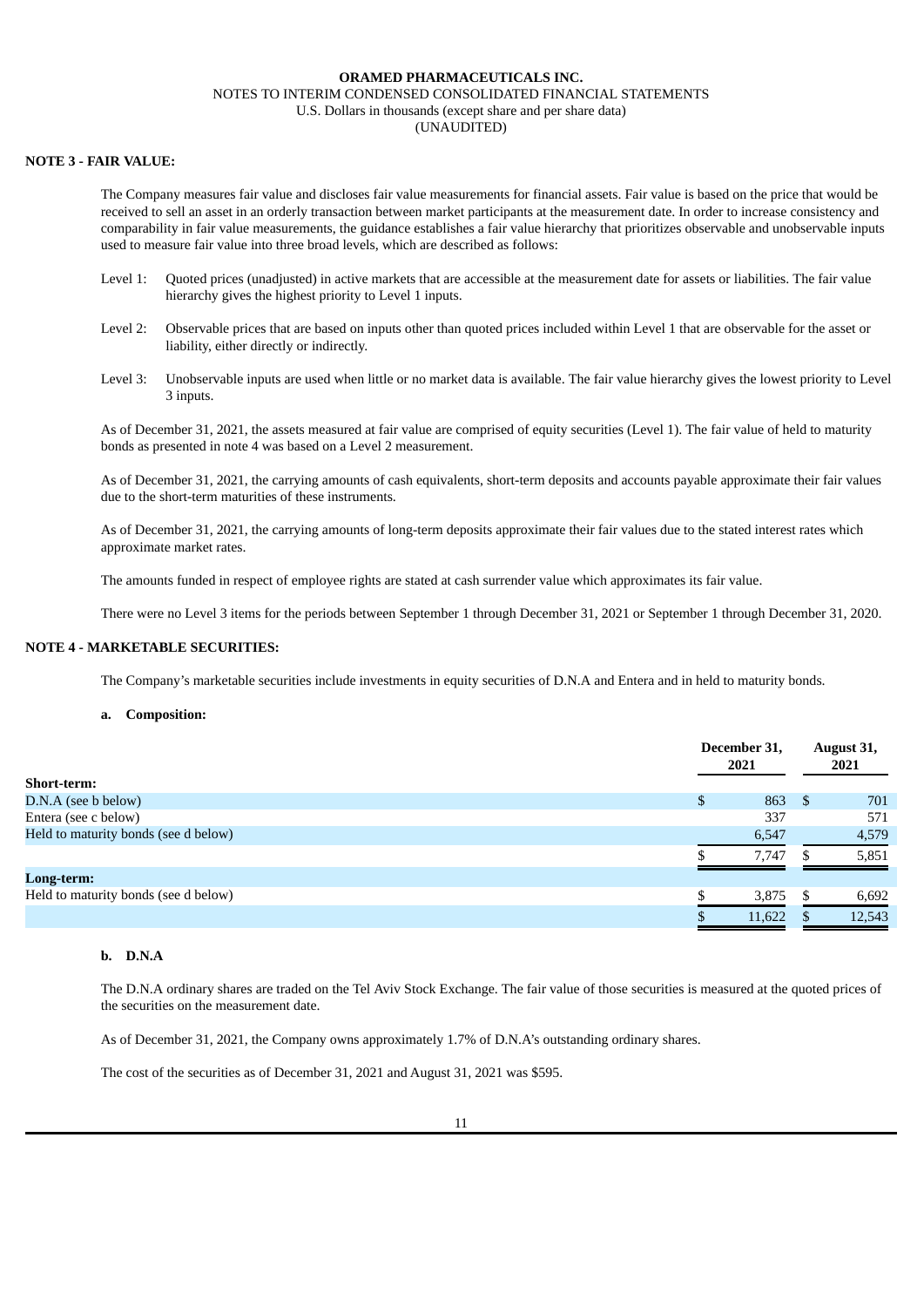# **NOTE 4 - MARKETABLE SECURITIES** (continued):

## **c. Entera**

Entera ordinary shares have been traded on The Nasdaq Capital Market since June 28, 2018. The Company measures the investment at fair value from such date, since it has a readily determinable fair value (prior to such date the investment was accounted for as a cost method investment (amounting to \$1)).

# **d. Held to maturity securities**

The amortized cost and estimated fair value of held to maturity securities as of December 31, 2021, were as follows:

|                  |    | <b>December 31, 2021</b> |  |                                       |  |                                |                                         |
|------------------|----|--------------------------|--|---------------------------------------|--|--------------------------------|-----------------------------------------|
|                  |    | <b>Amortized</b><br>cost |  | Gross<br>unrealized<br>gains (losses) |  | <b>Estimated</b><br>fair value | Average<br>yield to<br>maturity<br>rate |
| Short-term:      |    |                          |  |                                       |  |                                |                                         |
| Commercial bonds | \$ | 6,432 \$                 |  | $(115)$ \$                            |  | 6,317                          | 1.37%                                   |
| Accrued interest |    | 115                      |  | $\overline{\phantom{0}}$              |  | 115                            |                                         |
|                  |    |                          |  |                                       |  |                                |                                         |
| Long-term        |    | 3,875                    |  | (29)                                  |  | 3,846                          | 1.20%                                   |
|                  |    | 10,422                   |  | (144)                                 |  | 10,278                         |                                         |

The amortized cost and estimated fair value of held to maturity securities as of August 31, 2021, were as follows:

|                  |    | <b>August 31, 2021</b>   |  |                                       |      |                                |       |                                         |  |
|------------------|----|--------------------------|--|---------------------------------------|------|--------------------------------|-------|-----------------------------------------|--|
|                  |    | <b>Amortized</b><br>cost |  | Gross<br>unrealized<br>gains (losses) |      | <b>Estimated</b><br>fair value |       | Average<br>yield to<br>maturity<br>rate |  |
| Short-term:      |    |                          |  |                                       |      |                                |       |                                         |  |
| Commercial bonds | \$ | $4,463$ \$               |  | (98)                                  | - \$ | 4,365                          | 1.73% |                                         |  |
| Accrued interest |    | 116                      |  | $\overline{\phantom{a}}$              |      | 116                            |       |                                         |  |
|                  |    |                          |  |                                       |      |                                |       |                                         |  |
| Long-term        |    | 6,692                    |  | 610                                   |      | 7,302                          | 1.08% |                                         |  |
|                  |    | 11,271                   |  | 512                                   |      | 11,783                         |       |                                         |  |
|                  |    |                          |  |                                       |      |                                |       |                                         |  |

Held to maturity securities which will mature during the 12 months from the balance sheet date are included in short-term marketable securities. Held to maturity securities with maturity dates of more than one year are considered long-term marketable securities.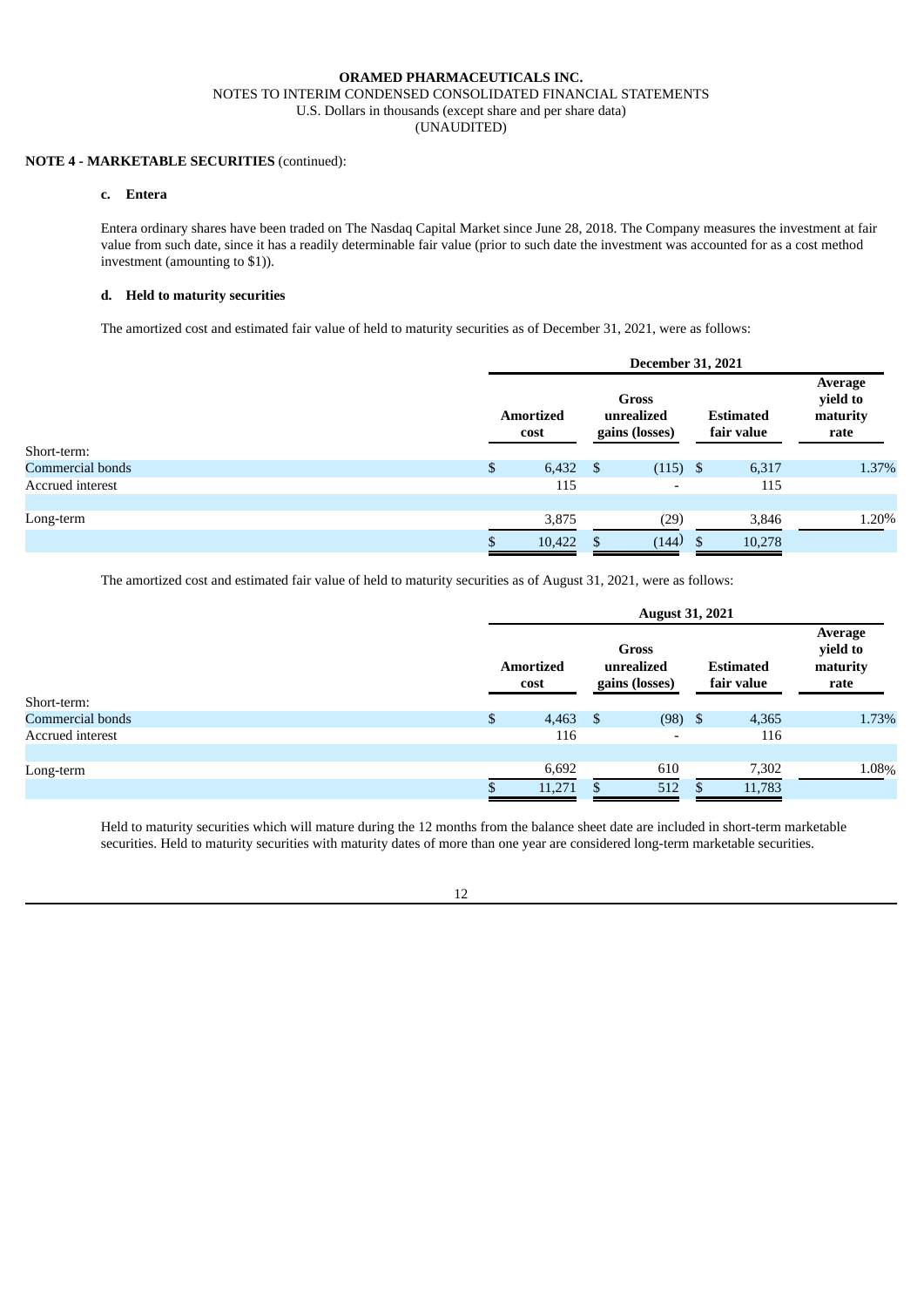# **NOTE 5 - STOCKHOLDERS' EQUITY:**

- 1. On September 1, 2021, the Company entered into a controlled equity offering agreement (the "Cantor Equity Distribution Agreement") with Cantor Fitzgerald & Co., as agent, pursuant to which the Company may issue and sell shares of its common stock having an aggregate offering price of up to \$100,000, through a sales agent, subject to certain terms and conditions. Any shares sold will be sold pursuant to our effective shelf registration statement on Form S-3 including a prospectus dated July 26, 2021 and prospectus supplement dated September 1, 2021. The Company paid the sales agent a cash commission of 3.0% of the gross proceeds of the sale of any shares sold through the sales agent under the Cantor Equity Distribution Agreement. As of December 31, 2021, 565,120 shares were issued under the Cantor Equity Distribution Agreement for aggregate net proceeds of \$12,298. As of March 30, 2022, 841,638 shares were issued under the Cantor Equity Distribution Agreement for aggregate net proceeds of \$15,275.
- 2. On November 3, 2021, the Company entered into a securities purchase agreement with several institutional and accredited investors (the "Purchasers"), pursuant to which the Company agreed to sell, in a registered direct offering (the "Offering"), an aggregate of 2,000,000 shares of the Company's common stock to the Purchasers for an offering price of \$25.00 per share. The closing of the sale of the shares occurred on November 5, 2021. The net proceeds to the Company from the Offering, after deducting the placement agent's fees and expenses and the Company's Offering expenses, were approximately \$46,375.
- 3. The following are the significant stock options transactions with employees and board members made during the four months ended December 31, 2021:
	- a. On September 1, 2021, the Company granted options to purchase an aggregate of 50,000 shares of common stock of the Company at an exercise price of \$20.19 per share (equivalent to the closing price of the Company's common stock on the date of grant) to the Chief Financial Officer. The options shall vest in four equal installments of 12,500 options on each of June 27, 2022, June 27, 2023, June 27, 2024 and June 27, 2025. These options expire on September 1, 2031. The fair value of all these options on the date of grant was \$574, using the Black Scholes option-pricing model and was based on the following assumptions: stock price of \$20.19; dividend yield of 0% for all years; expected volatility of 61.62%; risk-free interest rates of 0.93%; and expected term of 6.16 years.
	- b. On September 1, 2021, the Company granted 50,000 RSUs to the Chief Financial Officer that shall vest as follows:

33,333 if the closing price per share of the Company's common stock will be at least \$25.00 for at least 20 days out of any 30 trading day period; and

- 1. If the first condition is met any time before June 27, 2022, then the RSUs will vest in three equal installments (on June 27, 2022, June 27, 2023 and June 27, 2024).
- 2. If the first condition is met any time between June 27, 2022 and June 27, 2023, then 1/3 of the RSUs will vest immediately, and the remainder will vest in two equal installments (on June 27, 2023 and June 27, 2024).
- 3. If the first condition is met anytime between June 27, 2023 and June 27, 2024, then 2/3 of the RSUs will vest immediately, and the remaining 1/3 will vest on June 27, 2024).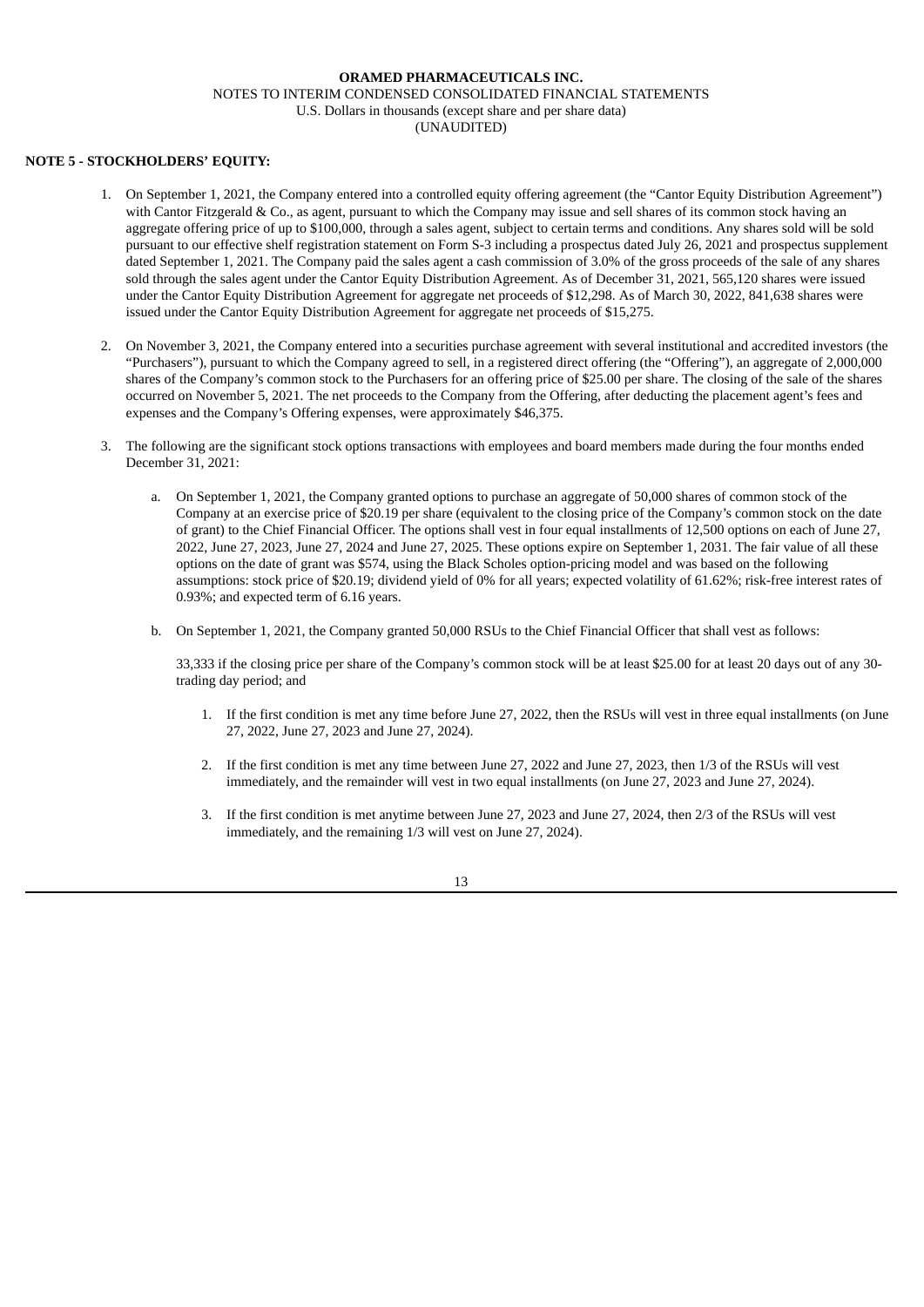# **NOTE 5 - STOCKHOLDERS' EQUITY** (continued)

4. If the first condition is met any time after June 27, 2024, then the RSUs will vest immediately.

16,667 upon achievement of a certain licensing agreement as specified by the Board of Directors; and

- 1. If the first condition is met any time before June 27, 2022, then the RSUs will vest in three equal installments (on June 27, 2022, June 27, 2023 and June 27, 2024).
- 2. If the first condition is met any time between June 27, 2022 and June 27, 2023, then 1/3 of the RSUs will vest immediately, and the remainder will vest in two equal installments (on June 27, 2023 and June 27, 2024).
- 3. If the first condition is met any time between June 27, 2023 and June 27, 2024, then 2/3 of the RSUs will vest immediately, and the remaining 1/3 will vest on June 27, 2024).
- 4. If the first condition is met any time after June 27, 2024, then the RSUs will vest immediately.

These RSUs expire on September 1, 2031.

The total value of the RSUs is \$662, using the Monte-Carlo model for RSUs with market conditions.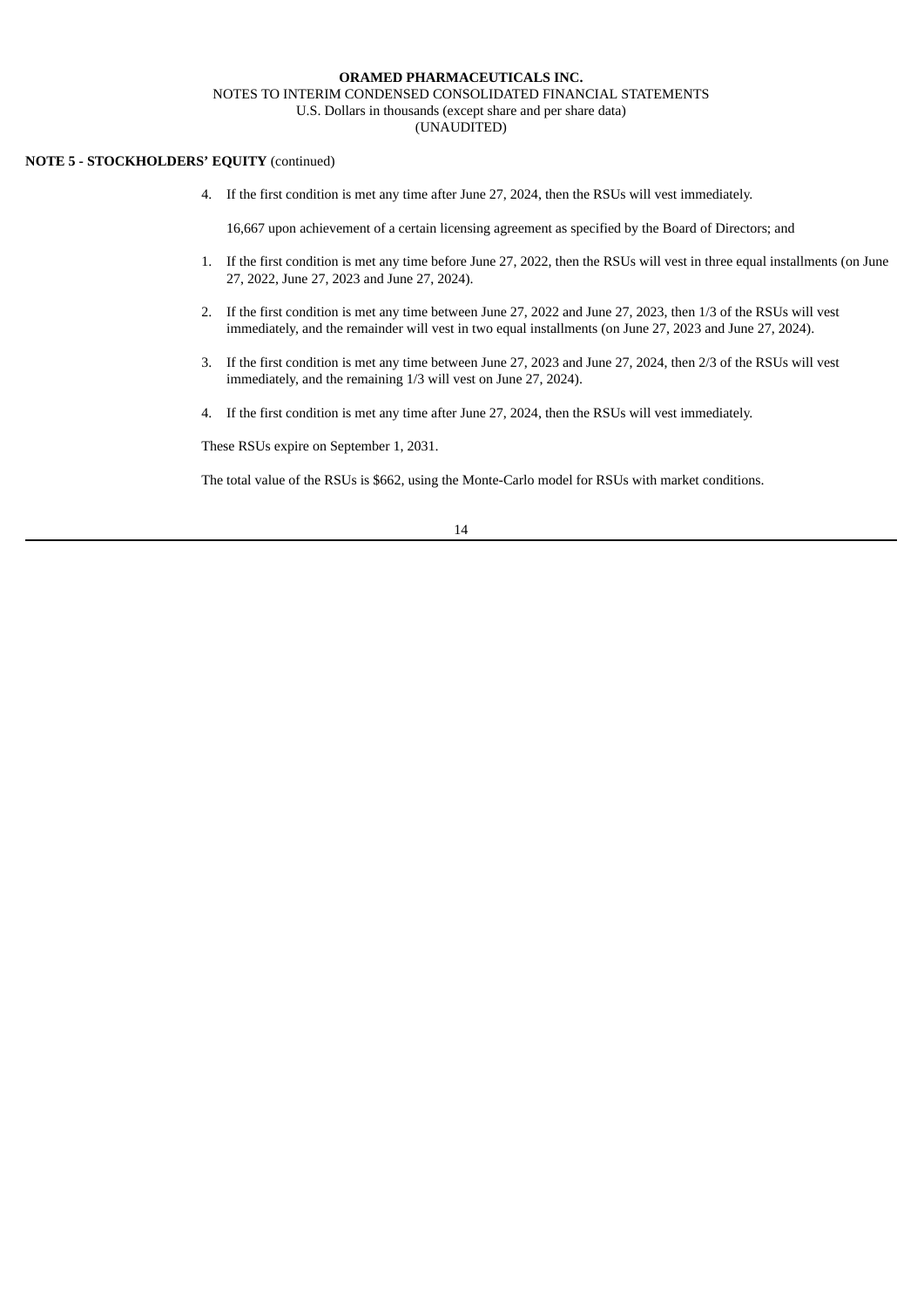# **NOTE 6 - LEASES**

The right-of-use asset and lease liability are initially measured at the present value of the lease payments, discounted using the interest rate implicit in the lease or, if that rate cannot be readily determined, the Company's incremental borrowing rate based on the information available at the date of adoption in determining the present value of the lease payments. The Company's incremental borrowing rate is estimated to approximate the interest rate on similar terms and payments and in economic environments where the leased asset is located.

The Company has various operating leases for office space and vehicles that expire through 2025. Below is a summary of our operating right-of-use assets and operating lease liabilities as of December 31, 2021 and August 31, 2021:

|                                       | December 31,<br>2021 |     | August 31,<br>2021 |
|---------------------------------------|----------------------|-----|--------------------|
| Operating right-of-use assets         |                      | 500 | 533                |
|                                       |                      |     |                    |
| Operating lease liabilities, current  |                      | 130 | 130                |
| Operating lease liabilities long-term |                      | 370 | 403                |
| Total operating lease liabilities     |                      | 500 | 533                |

Minimum lease payments for the Company's right-of-use assets over the remaining lease periods as of December 31, 2021 and August 31, 2021 are as follows:

|                                    | December 31,<br>2021 |  | August 31,<br>2021 |  |
|------------------------------------|----------------------|--|--------------------|--|
| 2022                               | 155                  |  | 156                |  |
| 2023                               | 140                  |  | 138                |  |
| 2024                               | 140                  |  | 136                |  |
| 2025                               | 93                   |  | 136                |  |
| Total undiscounted lease payments  | 528                  |  | 565                |  |
| Less: Interest*                    | (28)                 |  | (32)               |  |
| Present value of lease liabilities | 500                  |  | 533                |  |

Future lease payments were discounted by 3% interest rate.

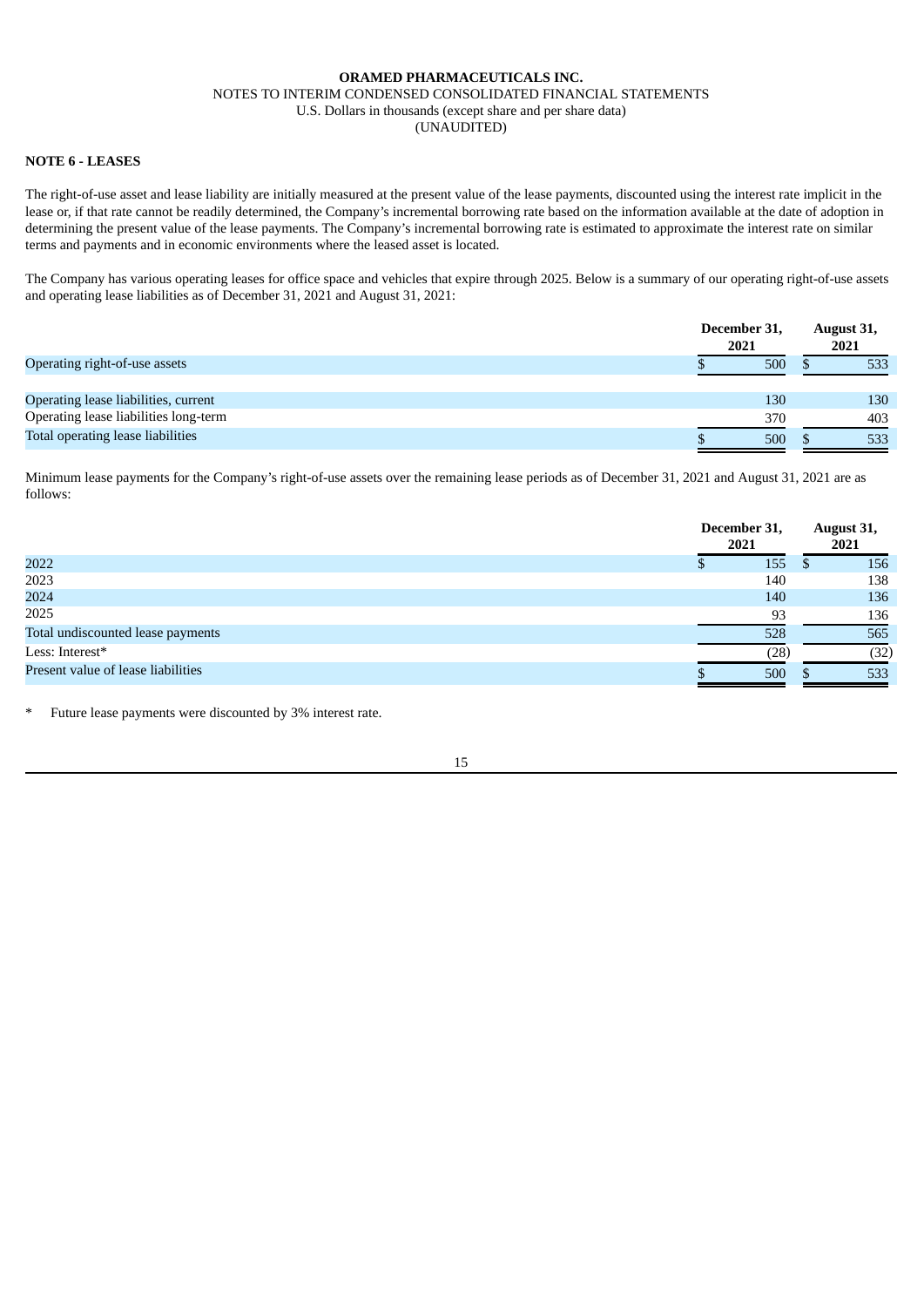# **NOTE 7 - RELATED PARTY TRANSACTIONS:**

On July 1, 2008, the Subsidiary entered into two consulting agreements with KNRY Ltd. ("KNRY"), an Israeli company owned by the Chief Scientific Officer, whereby the President and Chief Executive Officer and the Chief Scientific Officer, through KNRY, provide services to the Company (the "Consulting Agreements"). The Consulting Agreements are both terminable by either party upon 140 days prior written notice. The Consulting Agreements, as amended, provide that KNRY will be reimbursed for reasonable expenses incurred in connection with the performance of the Consulting Agreements and that the monthly consulting fee paid to the President and Chief Executive Officer and the Chief Scientific Officer is NIS 146,705 (\$47) and NIS 106,400 (\$34), respectively.

In addition to the Consulting Agreements, based on a relocation cost analysis, the Company pays for certain direct costs, related taxes and expenses incurred in connection with the relocation of the President and Chief Executive Officer to the U.S. During the four months ended December 31, 2021, such relocation expenses were \$109, compared to \$92 for the four months ended December 31, 2020.

### **NOTE 8 – SUBSEQUENT EVENTS:**

- a. On January 3, 2022, the Company granted an aggregate of 150,000 shares of the Company's common stock to the Company's President and Chief Executive Officer. The total fair value of these shares on the date of grant was \$2,084, using the quoted closing market share price of \$13.89 on the Nasdaq Capital Market on the date of grant.
- b. On January 3, 2022, the Company granted an aggregate of 207,500 RSUs representing a right to receive shares of the Company's common stock to the Company's employees and board members as follows: 63,000 to the President and Chief Executive Officer; 42,000 to the Chief Scientific Officer; 21,000 to the Chief Operating Officer, 19,000 to the Chief Financial Officer and Treasurer, 19,000 to the Chief Commercial Officer, 18,000 to the Chief Legal Officer and Secretary (effective as of the time his employment with the Company commenced on January 9, 2022), an aggregate of 24,000 to four board members and 1,500 to an employee. The RSUs will vest in four equal annual instalments on each of January 1, 2023, 2024, 2025 and 2026. These RSUs expire on January 3, 2032. The total fair value of these RSUs on the date of grant was \$2,882, using the quoted closing market share price of \$13.89 on the Nasdaq Capital Market on the date of grant.
- c. On January 3, 2022, the Company granted options to purchase an aggregate of 321,500 shares of common stock of the Company to the Company's employees and board members at an exercise price of \$13.89 per share (equivalent to the closing price of the Company's common stock on the date of grant) as follows: 107,000 to the President and Chief Executive Officer; 72,000 to the Chief Scientific Officer; 36,000 to the Chief Operating Officer, 32,000 to the Chief Financial Officer and Treasurer and 32,000 to the Chief Commercial Officer, an aggregate of 40,000 to four board members and 2,500 to an employee. The options will vest in four equal annual instalments on each of January 1, 2023, 2024, 2025 and 2026. These options expire on January 3, 2032. The fair value of all these options on the date of grant was \$2,627, using the Black Scholes optionpricing model and was based on the following assumptions: stock price of \$13.89; dividend yield of 0% for all years; expected volatility of 62.94%; risk-free interest rates of 1.46%; and expected term of 6.25 years.
- d. On January 3, 2022, the Company granted options to purchase an aggregate of 30,000 shares of common stock of the Company to the Company's Chief Legal Officer and Secretary (effective as of the time his employment with the Company commenced on January 9, 2022), at an exercise price of \$12.03 per share (equivalent to the closing price of the Company's common stock on January 10, 2022 which represents the first trading date after his employment with the Company commenced). The options will vest in four equal annual instalments on each of January 1, 2023, 2024, 2025 and 2026. These options expire on January 3, 2032. The fair value of all these options on the date of grant was \$214, using the Black Scholes option-pricing model and was based on the following assumptions: stock price of \$12.03; dividend yield of 0% for all years; expected volatility of 63.19%; risk-free interest rates of 1.62%; and expected term of 6.25 years.

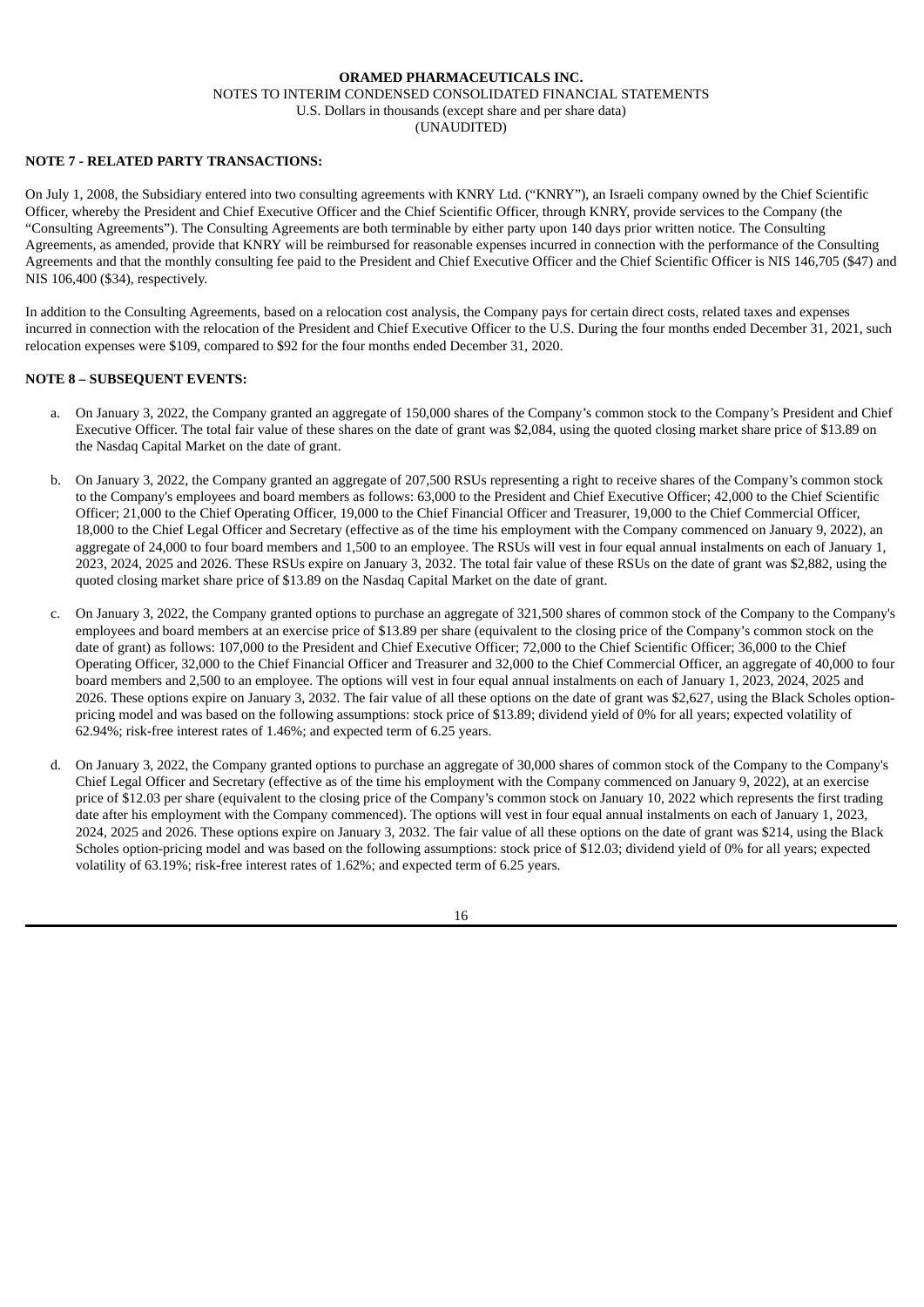# <span id="page-19-0"></span>**ITEM 2 - MANAGEMENT'S DISCUSSION AND ANALYSIS OF FINANCIAL CONDITION AND RESULTS OF OPERATIONS**

The following discussion and analysis of our financial condition and results of operations should be read in conjunction with the condensed consolidated financial statements and the related notes included elsewhere herein and in our consolidated financial statements, accompanying notes and "Management's Discussion and Analysis of Financial Condition and Results of Operations" contained in our Annual Report.

### **Overview of Operations**

We are a pharmaceutical company currently engaged in the research and development of innovative pharmaceutical solutions with a technology platform that delivers protein orally instead of by injection. Our first drug candidate is an oral insulin capsule to be used for the treatment of individuals with uncontrolled diabetes. We utilize clinical research organizations, or CROs, to conduct our clinical trials.

Through our research and development efforts, we have successfully developed an oral dosage form intended to withstand the harsh environment of the stomach and effectively deliver active biological insulin or other proteins, such as Glucagon-like peptide-1, or GLP-1, leptin, and others. The excipients in the formulation are not intended to modify the proteins chemically or biologically, and the dosage form is designed to be safe to ingest. We plan to continue to conduct clinical trials to show the effectiveness of our technology.

#### *Oral Insulin*

Our proprietary flagship product, an orally ingestible insulin capsule, or ORMD-0801, allows insulin to travel from the gastrointestinal tract via the portal vein to the liver, revolutionizing the manner in which insulin is delivered. This novel mode of delivery enables a closer mirroring of the human body's delivery of insulin.

*FDA Guidance:* In August 2017, the U.S. Food and Drug Administration, or FDA, instructed us that the regulatory pathway for the submission of ORMD-0801 would be a BLA. If approved, the BLA pathway would grant us 12 years of marketing exclusivity for ORMD-0801, from the approval date, and an additional six months of exclusivity may be granted to us if the product also receives approval for use in pediatric patients.

*Phase 2b Trial:* In February 2020, we announced positive topline data from the second and final cohort of our Phase 2b trial. Treatment with ORMD-0801 at all doses demonstrated an excellent safety profile, with no serious drug-related adverse events and with no increased frequency of hypoglycemic episodes or weight gain compared to placebo.

*Phase 3 Trial*: Based on guidance received from the FDA as part of the end-of-Phase 2 meeting for ORMD-0801, we submitted the protocols to the FDA for our pivotal Phase 3 trials. In line with the FDA's expectations and recommendations, we are currently conducting two Phase 3 trials concurrently in patients with type 2 diabetes, or T2D. These trials involve about 1,125 patients to provide evidence of ORMD-0801's safety and efficacy in T2D patients over a treatment period of 6 to 12 months. A geographically diverse patient population is being recruited from multiple sites throughout the United States, Europe, and Israel. Our Phase 3 trial is composed of two protocols:

*ORA-D-013-1*: This trial is currently being conducted on T2D patients with inadequate glycaemic control who are currently on two or three oral glucose-lowering agents. This U.S. trial is in the process of recruiting 675 patients from over 90 clinical sites located throughout the U.S. Patients will be randomized 1:1:1 in this double-dummy trial into cohorts of: 8 mg ORMD-0801 once-daily at night and placebo 45 minutes before breakfast; 8 mg ORMD-0801 twice-daily, at night and 45 minutes before breakfast; and placebo twice-daily, at night and 45 minutes before breakfast. The primary endpoint of the trial is to evaluate the efficacy of ORMD-0801 compared to placebo in improving glycaemic control as assessed by HbA1c, with a secondary efficacy endpoint of assessing the change from baseline in fasting plasma glucose at 26 weeks. We initiated this trial in December 2020. In November 2021, we announced that 75% of the 675 patients were enrolled and randomized.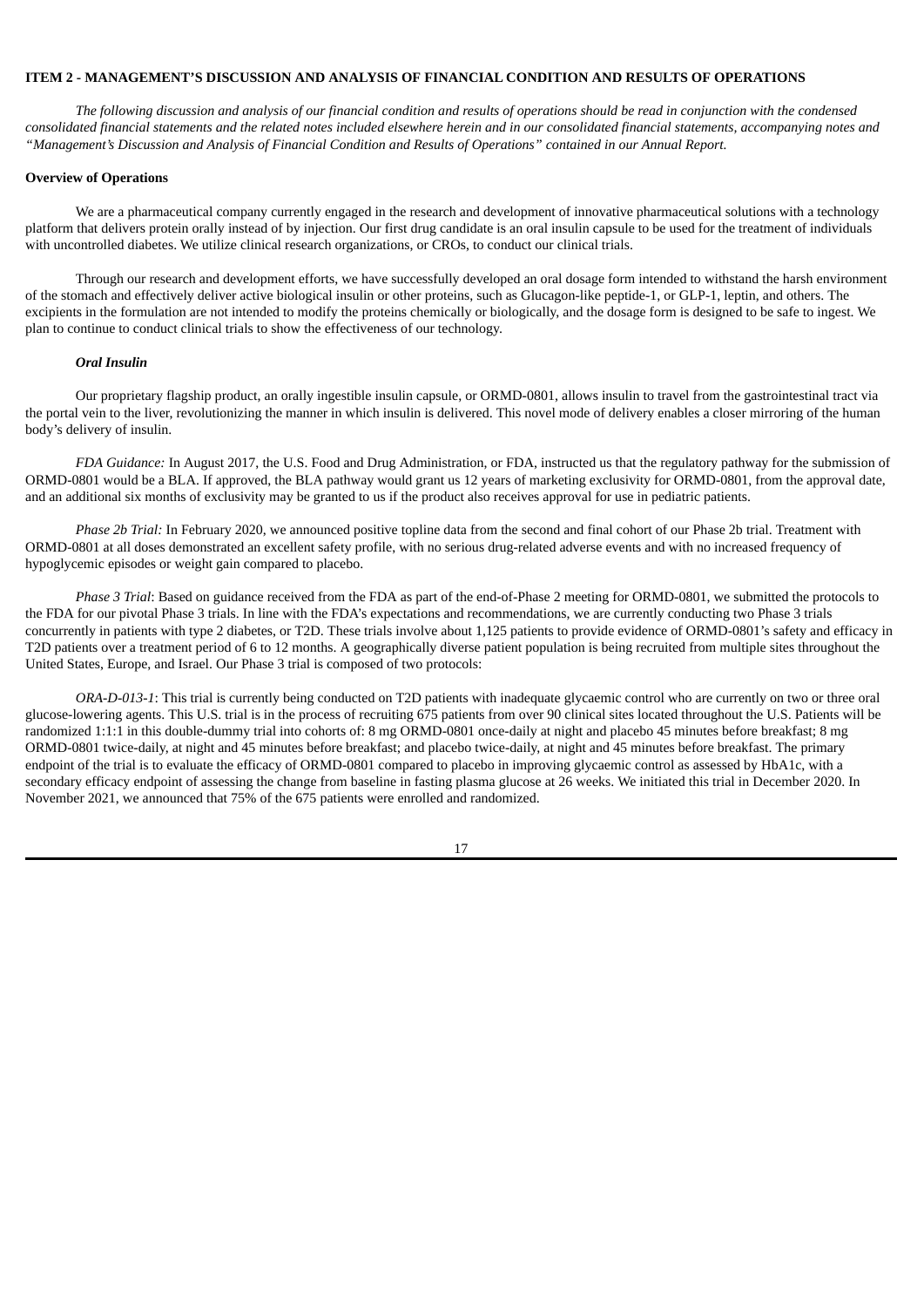*ORA-D-013-2*: This trial will include T2D patients with inadequate glycaemic control who are attempting to manage their condition with either diet alone or with diet and metformin or SGL2 monotherapy. A total of 450 patients will be recruited through 36 sites in the U.S. and 25 sites in Western Europe and Israel. Patients will be randomized 1:1 into two cohorts dosed with: 8 mg ORMD-0801 at night; and placebo at night. The primary endpoint is to evaluate the efficacy of ORMD-0801 compared to placebo in improving glycaemic control as assessed by HbA1c over a 26-week treatment period, with a secondary efficacy endpoint of assessing the change from baseline in fasting plasma glucose at 26 weeks. We initiated this trial in the U.S. in March 2021. In August 2021, we announced that over 25% of the 450 patients were enrolled and randomized.

We expect to receive the efficacy data from the trials after patients have completed the first 6 months of treatment. Safety will be further monitored as patients will be exposed to the drug over an additional 6 months (total 12 months). The trial's topline results are expected in 2022 and we anticipate filing a BLA with the FDA in 2024. A BLA would grant us 12 years of marketing exclusivity from the date of approval in the U.S.

*HTIT License*. On November 30, 2015, we, Oramed Ltd. and HTIT entered into a Technology License Agreement, or TLA, and on December 21, 2015, these parties entered into an Amended and Restated Technology License Agreement that was further amended by the parties on June 3, 2016 and July 24, 2016.

On August 21, 2020, we received a letter from HTIT, disputing certain pending payment obligations of HTIT under the TLA. We wholly dispute said claims and we are in discussions with HTIT in an attempt to reach a mutually agreeable solution. For further information, see note 2.b. to our interim condensed consolidated financial statements.

*NASH trial:* In September 2020, we initiated an open label clinical trial of our oral insulin capsule, ORMD-0801, for the treatment of nonalcoholic steatohepatitis, or NASH, in type 2 diabetes. This 10 patient multi-center trial is comprised of three clinical sites in Belgium. The trial will measure change and percent change in MRI-PDFF from baseline to week 12. Data from this trial is expected in the second half of 2022.

In December 2020, we initiated a double blind, placebo controlled clinical trial of our oral insulin capsule, ORMD-0801, for the treatment of NASH in type 2 diabetes. This 30 patient multi-center trial is comprised of five clinical sites: three in the U.S. and two in Israel. The trial will measure change and percent change in MRI-PDFF from baseline to week 12. In March 2022, we announced the completion of patient enrollment. Data from this trial is expected in the second half of 2022.

### *Oral Glucagon-Like Peptide-1*

Oral GLP-1, is an incretin hormone, which stimulates the secretion of insulin from the pancreas. In addition to our flagship product, the ORMD-0801 insulin capsule, we use our technology for an orally ingestible GLP-1 capsule, or ORMD-0901. Data from this trial is expected in the second half of 2022.

In February 2019, we completed a Phase 1 pharmacokinetic trial to evaluate the safety and pharmacokinetics of ORMD-0901 compared to placebo in healthy volunteers. In June 2021, we initiated a follow-on trial in T2D patients in the U.S. under an Investigational New Drug application.

#### *Oral Vaccine*

On March 18, 2021, we entered into a license agreement, or the Oravax License Agreement, with Oravax, Oramed's 63% owned joint venture, pursuant to which we will grant to Oravax an exclusive, worldwide license of our rights in certain patents and related intellectual property relating to our proprietary oral delivery technology to further develop, manufacture and commercialize oral vaccines for COVID-19 and other novel coronaviruses based on Premas Biotech Pvt. Ltd.'s, or Premas's, proprietary vaccine technology involving a triple antigen virus like particle, or the Oravax Product, which was previously owned by Cystron Biotech LLC, or Cystron, and later acquired by Akers Biosciences Inc., or Akers.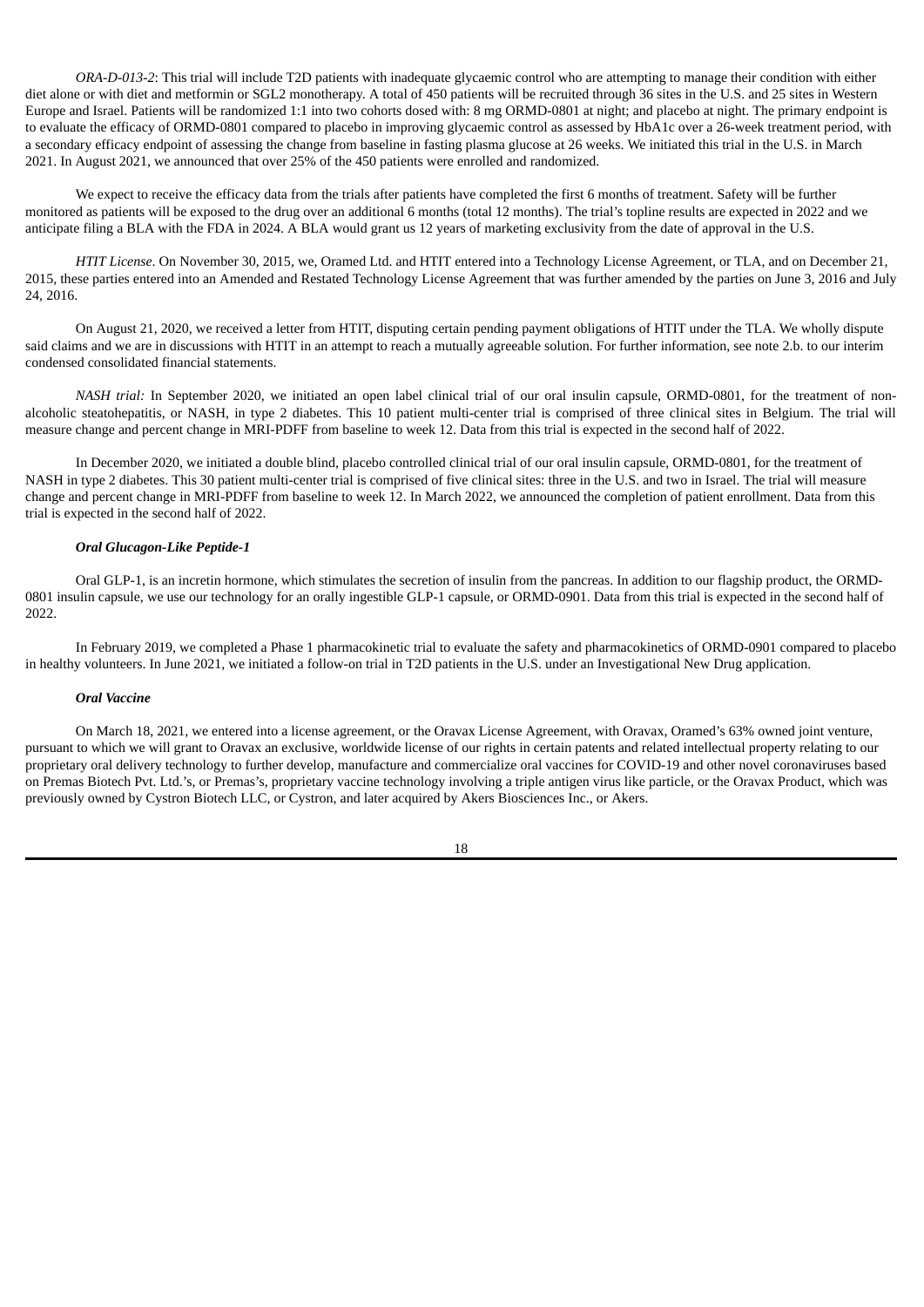In consideration for the grant of the license, the Oravax License Agreement provides that we will receive (i) royalties equal to 7.5% on net sales, as defined in the Oravax License Agreement, of each product commercialized by Oravax, its affiliates and permitted sublicensees related to the license during the term specified in the Oravax License Agreement, (ii) sublicensing fees equal to 15% of any non-sales-based consideration received by Oravax from a permitted sublicensee and (iii) other payments ranging between \$25 million to \$100 million, based on certain sales milestones being achieved by Oravax. The parties further agreed to establish a development and steering committee, which will consist of three members, of which two members will be appointed by us, that will oversee the ongoing research, development, clinical and regulatory activity with respect to the Oravax Product. In addition, we agreed to buy and Oravax agreed to issue to us 1,890,000 shares of common stock of Oravax, representing 63% of the common stock of Oravax for the aggregate amount of \$1.5 million. Akers agreed to contribute to Oravax \$1.5 million in cash and substantially all of the assets of Cystron, including a license agreement to Premas's novel vaccine technology. Nadav Kidron, the Company's President and Chief Executive Officer, was one of the former members of Cystron.

On October 29, 2021, we announced Oravax's oral COVID-19 vaccine has received clearance from the South African Health Products Regulatory Authority to initiate a Phase 1 trial and subsequently to commence patient enrollment in a first in human, Phase 1 clinical trial, for its oral COVID-19 vaccine and on December 14, 2021, Oravax screened and enrolled the first participant in a Phase 1 clinical trial of its oral virus-like particle (VLP) COVID-19 vaccine in Johannesburg, South Africa. The trial protocol requires participants who have never been vaccinated for, or infected with, COVID-19. This has caused delays, as many volunteers have failed the screening process due to prior asymptomatic infection. We are exploring ways to increase enrollment, which may include changes to the protocol as well as additional clinical sites.

On December 29, 2021, Oravax signed a cooperation and purchase agreement for an initial pre-purchase of 10 million doses of oral COVID-19 vaccines with Tan Thanh Holdings to commercialize the vaccine in Southeast Asia.

#### *COVID-19 Impact*

We do not expect any material impact on our development timeline and our liquidity due to the worldwide spread of the COVID-19 virus. However, we have experienced delays in clinical trials due to slow-downs of recruitment for trials generally. We may experience further delays if the pandemic continues for an extended period of time and we are continuing to assess the effect on our operations by monitoring the spread of COVID-19 and the actions implemented by governments to combat the virus throughout the world.

#### **Results of Operations**

### *Comparison of four month periods ended December 31, 2021 and December 31, 2020*

The following table summarizes certain statements of operations data of the Company for the four month periods ended December 31, 2021 and December 31, 2020 (in thousands of dollars except share and per share data):

|                                            | <b>Four months ended</b> |               |                      |
|--------------------------------------------|--------------------------|---------------|----------------------|
|                                            | December 31,<br>2021     |               | December 31,<br>2020 |
| <b>Revenues</b>                            | \$<br>904                | <sup>\$</sup> | 904                  |
| Cost of revenues                           |                          |               |                      |
| Research and development expenses          | 9,037                    |               | 6,889                |
| Sales and Marketing expenses               | 898                      |               |                      |
| General and administrative expenses        | 3,295                    |               | 1,576                |
| Financial income (expenses), net           | 71                       |               | 237                  |
| Taxes on income                            |                          |               |                      |
| Net loss for the period                    | 12.255                   |               | 7,324                |
| Loss per common share - basic and diluted  | \$<br>0.31               | \$.           | 0.30                 |
| Weighted average common shares outstanding | 37,113,137               |               | 24,394,010           |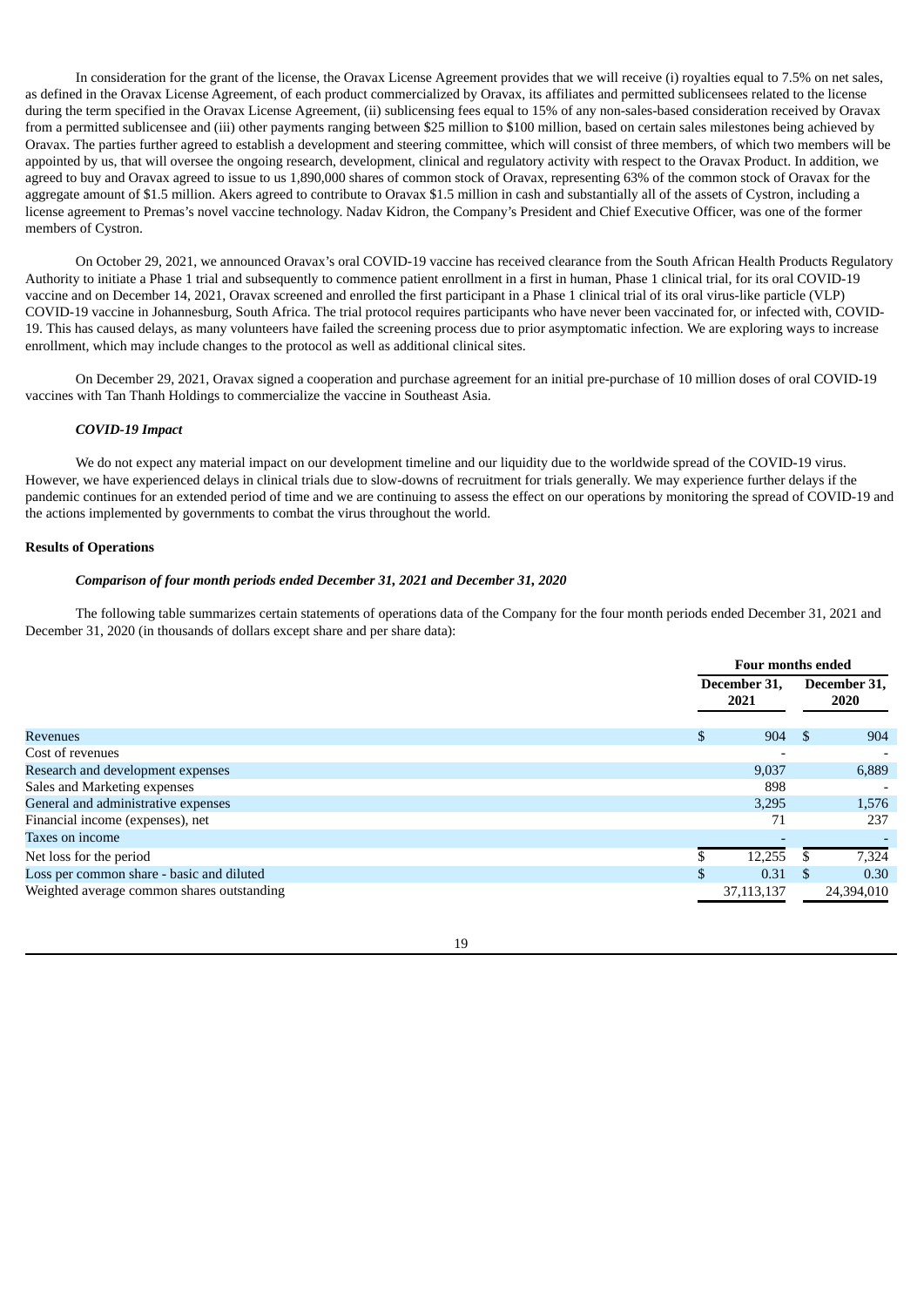### *Revenues*

Revenues consist of proceeds related to the HTIT License Agreement that are recognized on a cumulative basis when it is probable that a significant reversal in the amount of cumulative revenue recognized will not occur, through the expected product submission date of June 2023, using the input method.

Revenues were \$904,000 for the four month periods ended December 31, 2021 and December 31, 2020.

#### *Cost of Revenues*

Cost of revenues consists of royalties related to the HTIT License Agreement that will be paid over the term of the HTIT License Agreement in accordance with revenue recognition accounting and the Israeli Law for the Encouragement of Industrial Research, Development and Technological Innovation, 1984, as amended, including any regulations or investment tracks promulgated thereunder.

There was no cost of revenues for the four month periods ended December 31, 2021 and December 31, 2020.

#### *Research and Development expenses*

Research and development expenses include costs directly attributable to the conduct of research and development programs, including the cost of salaries, employee benefits, costs of materials, supplies, the cost of services provided by outside contractors, including services related to our clinical trials, clinical trial expenses, the full cost of manufacturing drugs for use in research and preclinical development. All costs associated with research and development are expensed as incurred.

Clinical trial costs are a significant component of research and development expenses and include costs associated with third-party contractors. We outsource a substantial portion of our clinical trial activities, utilizing external entities such as CROs, independent clinical investigators and other thirdparty service providers to assist us with the execution of our clinical trials.

Clinical activities, which relate principally to clinical sites and other administrative functions to manage our clinical trials, are performed primarily by CROs. CROs typically perform most of the start-up activities for our trials, including document preparation, site identification, screening and preparation, pre-trial visits, training and program management.

Clinical trial and pre-clinical trial expenses include regulatory and scientific consultants' compensation and fees, research expenses, purchase of materials, cost of capsule manufacturing, payments for patient recruitment and treatment, as well as salaries and related expenses of research and development staff.

Research and development expenses for the four month period ended December 31, 2021 increased by 31% to \$9,037,000, from \$6,889,000 for the four month period ended December 31, 2020. The increase is primarily due to an increase in expenses related to our Phase 3 and NASH clinical trials in addition to expenses related to the in process research and development costs in Oravax. Stock-based compensation costs for the four month period ended December 31, 2021 were \$649,000, compared to \$171,000 during the four month period ended December 31, 2020. The increase is mainly attributable to awards granted to a consultant and to new award grants in fiscal year 2021.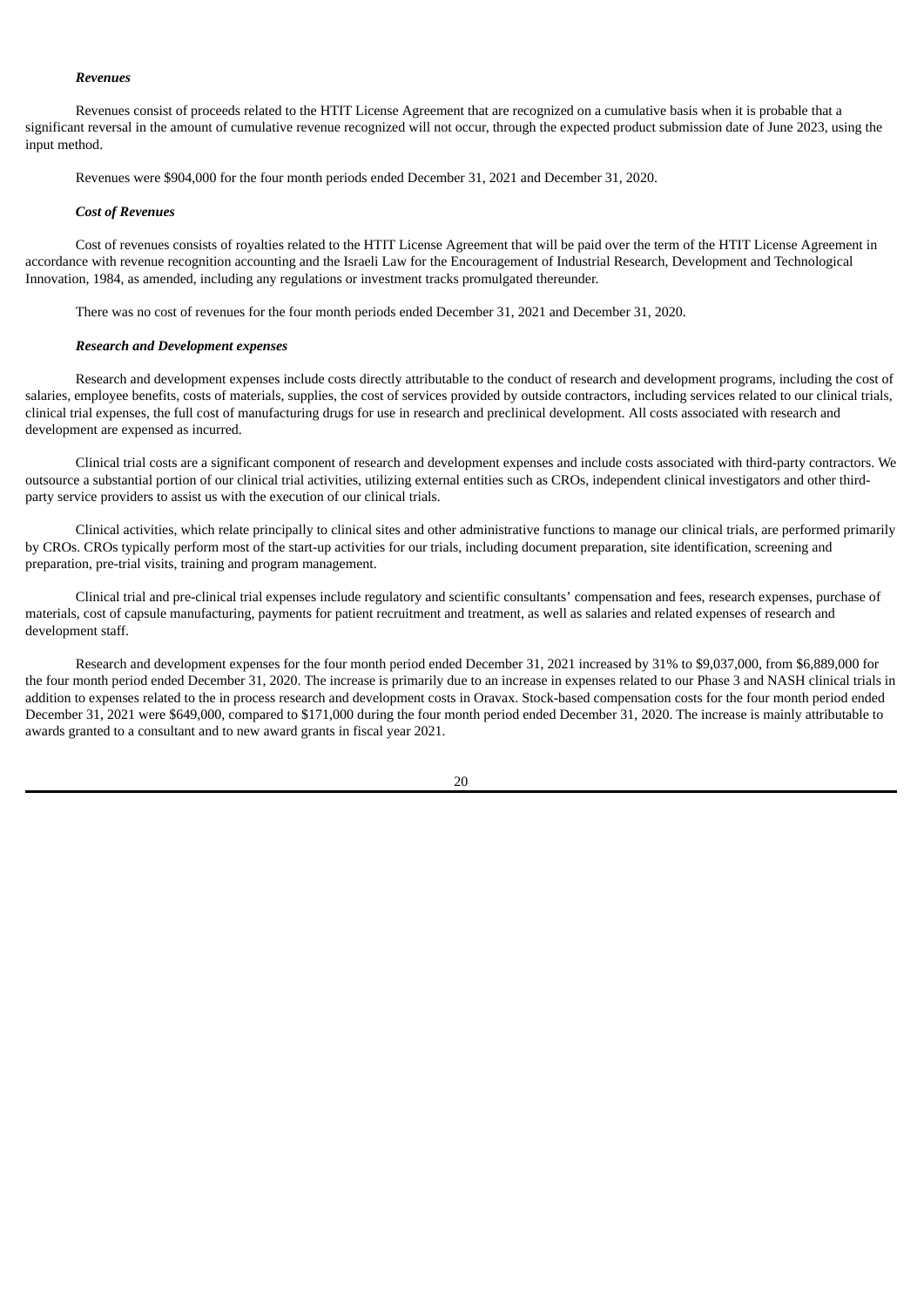### *Government grants*

In the four month periods ended December 31, 2021 and December 31, 2020, we did not recognize any research and development grants. As of December 31, 2021, we incurred liabilities to pay royalties to the Israel Innovation Authority of the Israeli Ministry of Economy and Industry of \$207,000.

### *Sales and Marketing expenses*

Sales and marketing expenses include the salaries and related expenses of our commercial functions, consulting costs and other general costs. We anticipate that our commercial activities will increase in the future towards and following potential approval of our planned BLA submission for ORMD-0801.

Sales and marketing expenses for the four month period ended December 31, 2021 were \$898,000 while we incurred no expenses for the four month period ended December 31, 2020. The increase in costs related to sales and marketing expenses activities is primarily attributable to stock-based compensation expenses, salary related expenses and consulting expenses. Stock-based compensation costs for the four month period ended December 31, 2021 were \$579,000 while there were no stock-based compensation expenses during the four month period ended December 31, 2020. The increase is attributable to awards granted to an employee during fiscal year 2021.

#### *General and Administrative expenses*

General and administrative expenses include the salaries and related expenses of our management, consulting costs, legal and professional fees, travel expenses, business development costs, insurance expenses and other general costs.

General and administrative expenses for the four month period ended December 31, 2021 increased by 109% to \$3,295,000 from \$1,576,000 for the four month period ended December 31, 2020. The increase in costs related to general and administrative activities is primarily attributable to an increase in stock-based compensation expenses and professional fees expenses as well as public relations and investor relations expenses. Stock-based compensation costs for the four month period ended December 31, 2021 were \$1,034,000, compared to \$242,000 during the four month period ended December 31, 2020. The increase is mainly attributable to awards granted to an employee during the four month period ended December 31, 2021 and to new award grants during fiscal year 2021.

#### *Financial income (expense), net*

Net financial income decreased to \$71,000 for the four month period ended December 31, 2021, compared to \$237,000 for the four month period ended December 31, 2020. The decrease is primarily attributable to a decrease in fair value of the ordinary shares of Entera.

#### *Liquidity and capital resources*

From inception through December 31, 2021, we have incurred losses in an aggregate amount of \$126,520,000. During that period and through March 30, 2022, we have financed our operations through several private placements of our common stock, as well as public offerings of our common stock, raising a total of \$244,402,000, net of transaction costs. During that period, we also received cash consideration of \$27,938,000 from the exercise of warrants and options. We expect to seek to obtain additional financing through similar sources in the future, as needed. As of December 31, 2021, we had \$27,456,000 of available cash, \$136,171,000 of short-term and long-term bank deposits and \$11,622,000 of marketable securities.

We have not generated significant revenues from our operations. Management continues to evaluate various financing alternatives for funding future research and development activities and general and administrative expenses through fundraising in the public or private equity markets. Although there is no assurance that we will be successful with those initiatives, management believes that it will be able to secure the necessary financing as a result of future third party investments. Based on our current cash resources and commitments, we believe we will be able to maintain our current planned development activities and the corresponding level of expenditures for at least the next 12 months, although no assurance can be given that the Company will not need additional funds prior to such time.

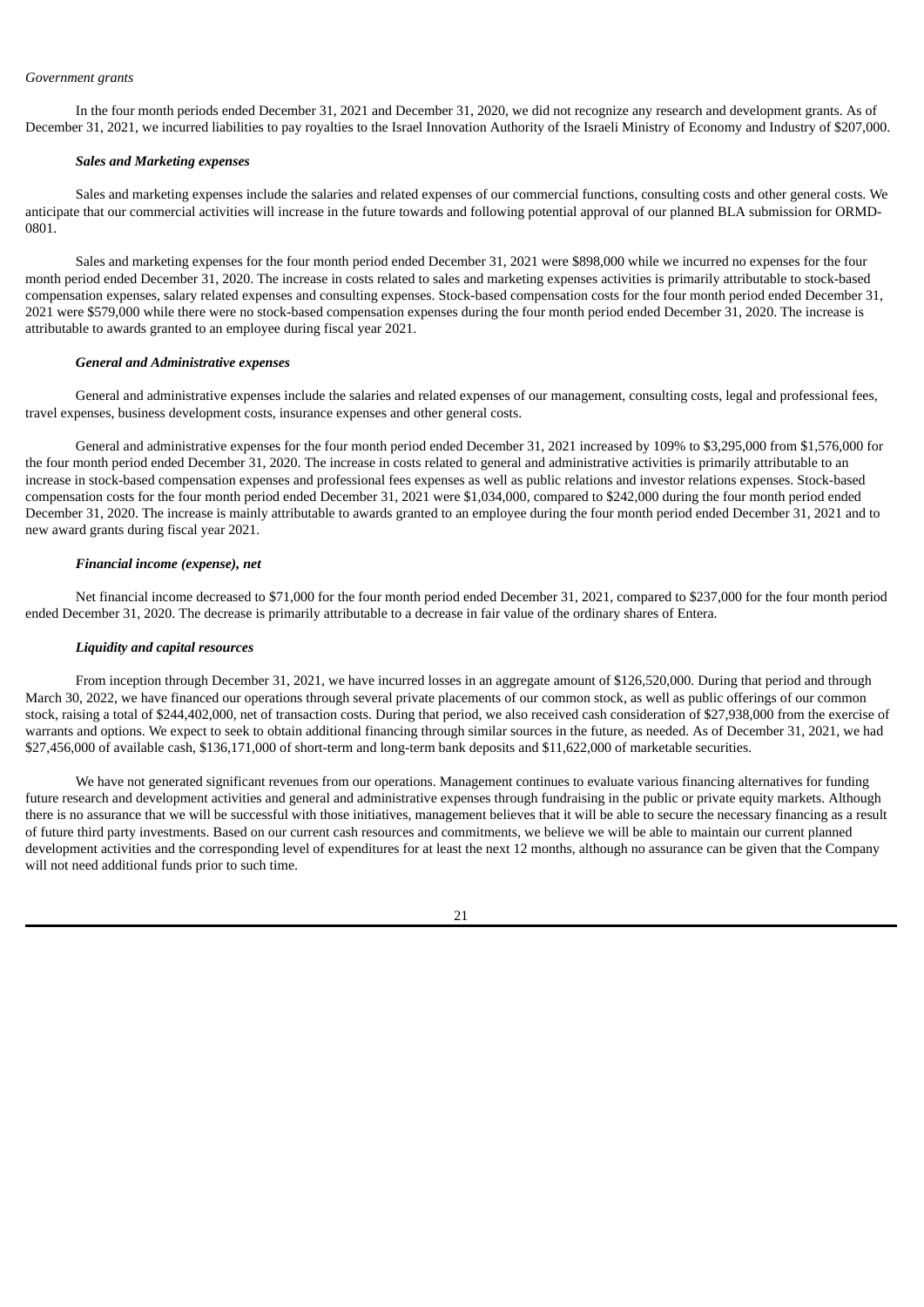If there are unexpected increases in our operating expenses, the Company may need to seek additional financing during the next 12 months. Successful completion of our development programs and our transition to normal operations is dependent upon obtaining necessary regulatory approvals from the U.S. Food and Drug Administration prior to selling our products within the United States, obtaining foreign regulatory approvals to sell our products internationally, or entering into licensing agreements with third parties. There can be no assurance that we will receive regulatory approval of any of our product candidates, and a substantial amount of time may pass before we achieve a level of revenues adequate to support our operations, if at all. We also expect to incur substantial expenditures in connection with the regulatory approval process for each of our product candidates during their respective developmental periods. Obtaining marketing approval will be directly dependent on our ability to implement the necessary regulatory steps required to obtain marketing approval in the United States and in other countries. We cannot predict the outcome of these activities.

As of December 31, 2021, our total current assets were \$147,937,000 and our total current liabilities were \$7,368,000. On December 31, 2021, we had a working capital surplus of \$140,569,000 and an accumulated loss of \$126,520,000. As of August 31, 2021, our total current assets were \$95,337,000 and our total current liabilities were \$6,679,000. On August 31, 2021, we had a working capital surplus of \$88,658,000 and an accumulated loss of \$114,852,000. The increase in working capital from August 31, 2021 to December 31, 2021 was primarily due to capital raising.

During the four month period ended December 31, 2021, cash and cash equivalents decreased to \$27,456,000 from the \$77,245,000 reported as of August 31, 2021, which is due to the reasons described below.

Operating activities used cash of \$11,122,000 in the four month period ended December 31, 2021, compared to \$8,263,000 used in the four month period ended December 31, 2020. Cash used in operating activities primarily consisted of research and development, sales and marketing and general and administrative expenses, as well as changes in deferred revenue due to the HTIT License Agreement, partially offset by changes in accounts payable and accrued expenses and stock-based compensation.

Investing activities used cash of \$99,248,000 in the four month period ended December 31, 2021, compared to cash used in investing activities of \$2,405,000 in the four month period ended December 31, 2020. Cash used in investing activities in the four month period ended December 31, 2021 consisted primarily of the purchase of short-term deposits. Cash used in investing activities in the four month period ended December 31, 2020 consisted primarily of the purchase of short-term deposits, offset by the proceeds from bonds held to maturity.

Financing activities provided cash of \$60,572,000 in the four month period ended December 31, 2021, compared to \$13,001,000 provided in the four month period ended December 31, 2020. Cash provided by financing activities consisted primarily of proceeds from the issuance of our common stock.

On September 1, 2021, we entered into a controlled equity offering agreement, or the Cantor Equity Distribution Agreement, with Cantor Fitzgerald & Co., as agent, pursuant to which the Company may issue and sell shares of its common stock having an aggregate offering price of up to \$100,000,000, through a sales agent, subject to certain terms and conditions. Any shares sold will be sold pursuant to our effective shelf registration statement on Form S-3 including a prospectus dated July 26, 2021 and prospectus supplement dated September 1, 2021. We paid the sales agent a cash commission of 3.0% of the gross proceeds of the sale of any shares sold through the sales agent under the Cantor Equity Sales Agreement. As of March 30, 2022, 841,638 shares were issued under the Cantor Equity Distribution Agreement for aggregate net proceeds of \$15,275,000.

On November 3, 2021, we entered into a securities purchase agreement with several institutional and accredited investors, or the Purchasers, pursuant to which we agreed to sell, in a registered direct offering, or the Offering, an aggregate of 2,000,000 shares of our common stock to the Purchasers for an offering price of \$25.00 per share. The closing of the sale of the shares occurred on November 5, 2021. The net proceeds to us from the Offering, after deducting the placement agent's fees and expenses and the Company's Offering expenses, were approximately \$46,375,000.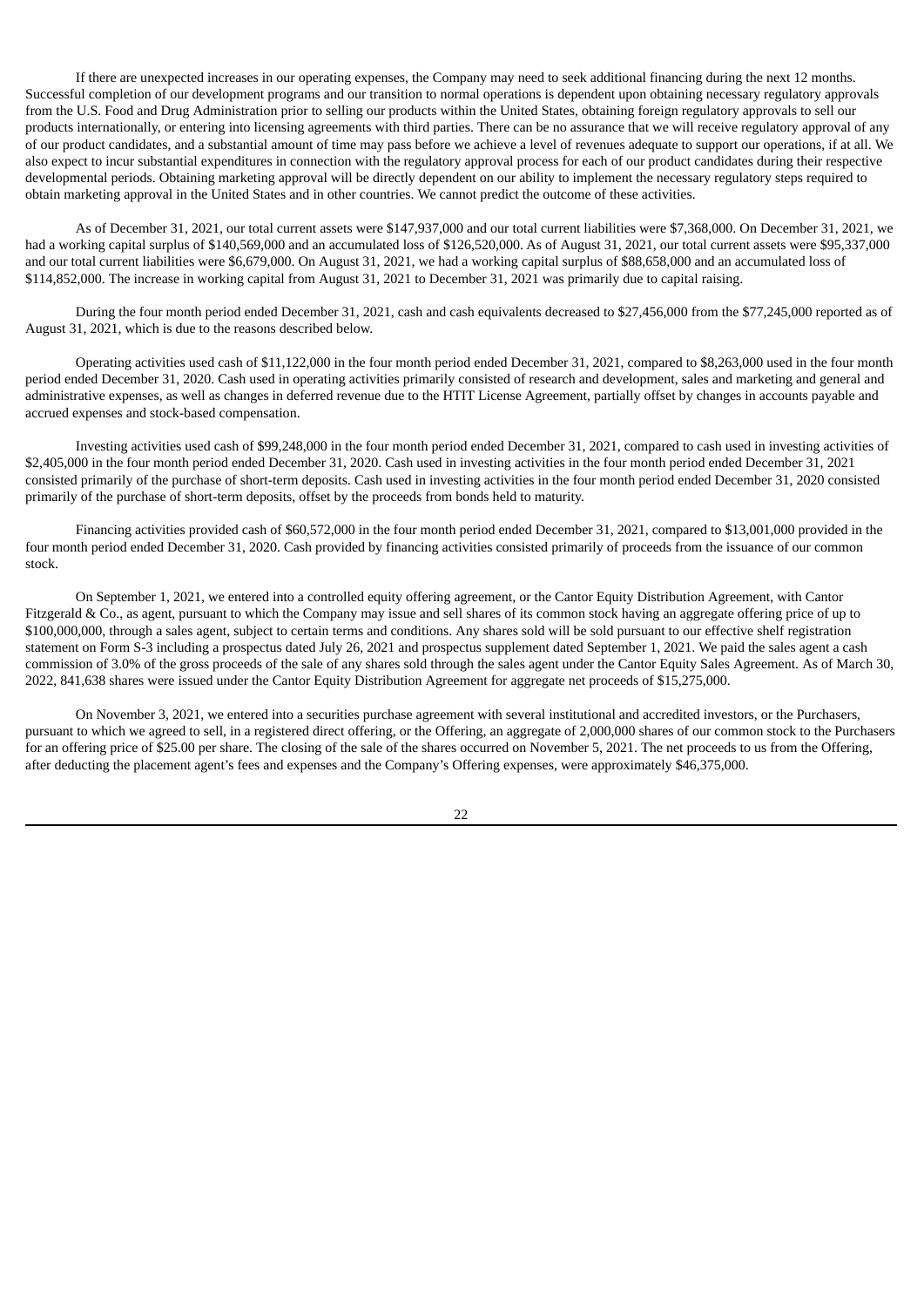### *Critical accounting policies and estimates*

Our critical accounting policies are described in *"Management's Discussion and Analysis of Financial Condition and Results of Operations"* contained in our Annual Report.

# **Planned Expenditures**

We invest heavily in research and development, and we expect that in the upcoming years our research and development expenses will continue to be our major operating expense.

# <span id="page-25-0"></span>**ITEM 3 - QUANTITATIVE AND QUALITATIVE DISCLOSURES ABOUT MARKET RISK**

There has been no significant change in our exposure to market risk during the four month period ended December 31, 2021. For a discussion of our exposure to market risk, refer to Part II, Item 7A, "Quantitative and Qualitative Disclosures About Market Risk," contained in our Annual Report.

#### <span id="page-25-1"></span>**ITEM 4 - CONTROLS AND PROCEDURES**

#### **Disclosure Controls and Procedures**

Our management, including our Chief Executive Officer and Chief Financial Officer, evaluated the effectiveness of our disclosure controls and procedures as of December 31, 2021. Based upon that evaluation, our Chief Executive Officer and Chief Financial Officer concluded that our disclosure controls and procedures are effective.

### **Changes in Internal Control over Financial Reporting**

There were no changes in our internal control over financial reporting that occurred during the four month period ended December 31, 2021 that have materially affected, or are reasonably likely to materially affect, our internal control over financial reporting.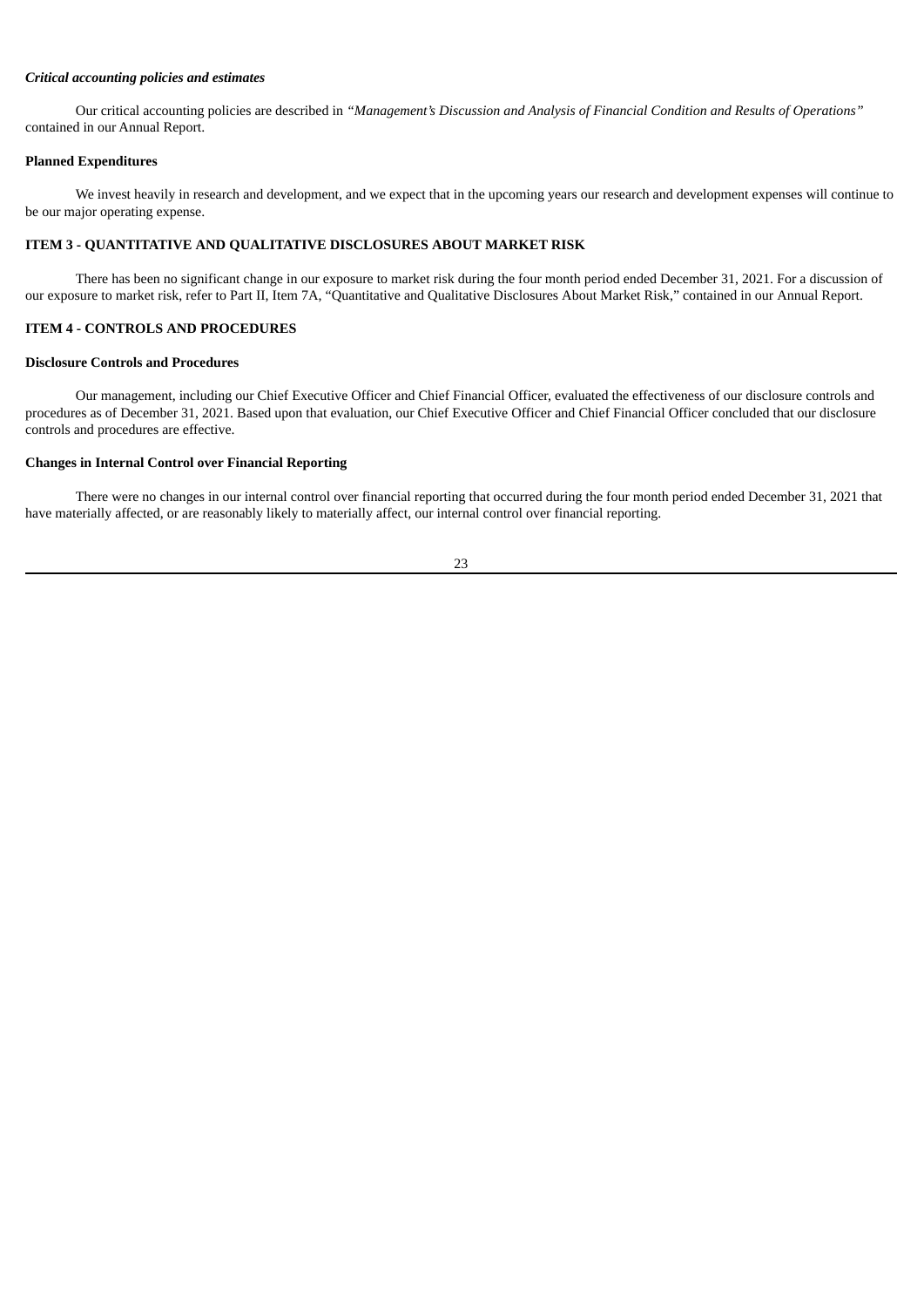# **PART II – OTHER INFORMATION**

# <span id="page-26-1"></span><span id="page-26-0"></span>**ITEM 6 - EXHIBITS**

| Number              | Exhibit                                                                                                                                                                                                                                                                                                                                                                                                                                                                       |
|---------------------|-------------------------------------------------------------------------------------------------------------------------------------------------------------------------------------------------------------------------------------------------------------------------------------------------------------------------------------------------------------------------------------------------------------------------------------------------------------------------------|
|                     |                                                                                                                                                                                                                                                                                                                                                                                                                                                                               |
| $31.1*$             | Certification of Principal Executive Officer pursuant to Rule 13a-14(a) and 15d-14(a) under the Securities Exchange Act of 1934, as<br>amended.                                                                                                                                                                                                                                                                                                                               |
|                     |                                                                                                                                                                                                                                                                                                                                                                                                                                                                               |
| $31.2*$             | Certification of Principal Financial Officer pursuant to Rule 13a-14(a) and 15d-14(a) under the Securities Exchange Act of 1934, as<br>amended.                                                                                                                                                                                                                                                                                                                               |
|                     |                                                                                                                                                                                                                                                                                                                                                                                                                                                                               |
| $32.1***$           | Certification of Principal Executive Officer pursuant to 18 U.S.C. Section 1350.                                                                                                                                                                                                                                                                                                                                                                                              |
|                     |                                                                                                                                                                                                                                                                                                                                                                                                                                                                               |
| $32.2**$            | Certification of Principal Financial Officer pursuant to 18 U.S.C. Section 1350.                                                                                                                                                                                                                                                                                                                                                                                              |
|                     |                                                                                                                                                                                                                                                                                                                                                                                                                                                                               |
| $101.1*$            | The following financial statements from the Company's Transition Report on Form 10-Q for the four month period ended December 31,<br>2021 formatted in XBRL: (i) Condensed Consolidated Balance Sheets, (ii) Condensed Consolidated Statements of Comprehensive Loss,<br>(iii) Condensed Consolidated Statement of Changes in Stockholders' Equity, (iv) Condensed Consolidated Statements of Cash Flows and<br>(v) the Notes to Condensed Consolidated Financial Statements. |
|                     |                                                                                                                                                                                                                                                                                                                                                                                                                                                                               |
| $104.1*$            | Cover Page Interactive Data File (formatted as Inline XBRL and contained in Exhibit 101).                                                                                                                                                                                                                                                                                                                                                                                     |
| ∗<br>Filed herewith |                                                                                                                                                                                                                                                                                                                                                                                                                                                                               |
| $***$               | Furnished herewith                                                                                                                                                                                                                                                                                                                                                                                                                                                            |

24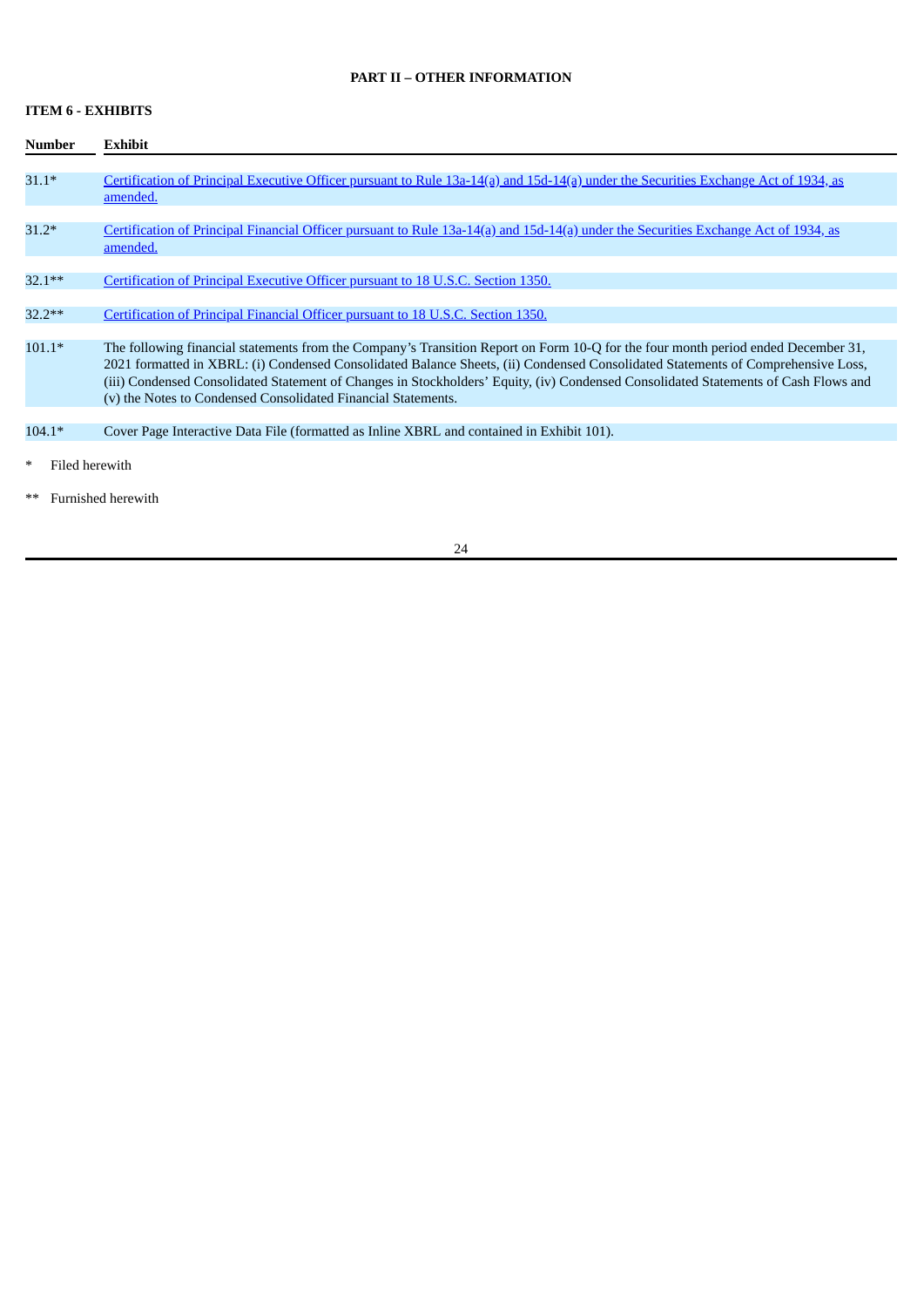# **SIGNATURES**

Pursuant to the requirements of the Securities Exchange Act of 1934, the registrant has duly caused this report to be signed on its behalf by the undersigned thereunto duly authorized.

# **ORAMED PHARMACEUTICALS INC.**

| Date: March 30, 2022 | Bv: | /s/ Nadav Kidron                             |
|----------------------|-----|----------------------------------------------|
|                      |     | Nadav Kidron                                 |
|                      |     | President and Chief Executive Officer        |
| Date: March 30, 2022 | Bv: | /s/ David Silberman                          |
|                      |     | David Silberman                              |
|                      |     | Chief Financial Officer                      |
|                      |     | (Principal Financial and Accounting Officer) |
|                      |     |                                              |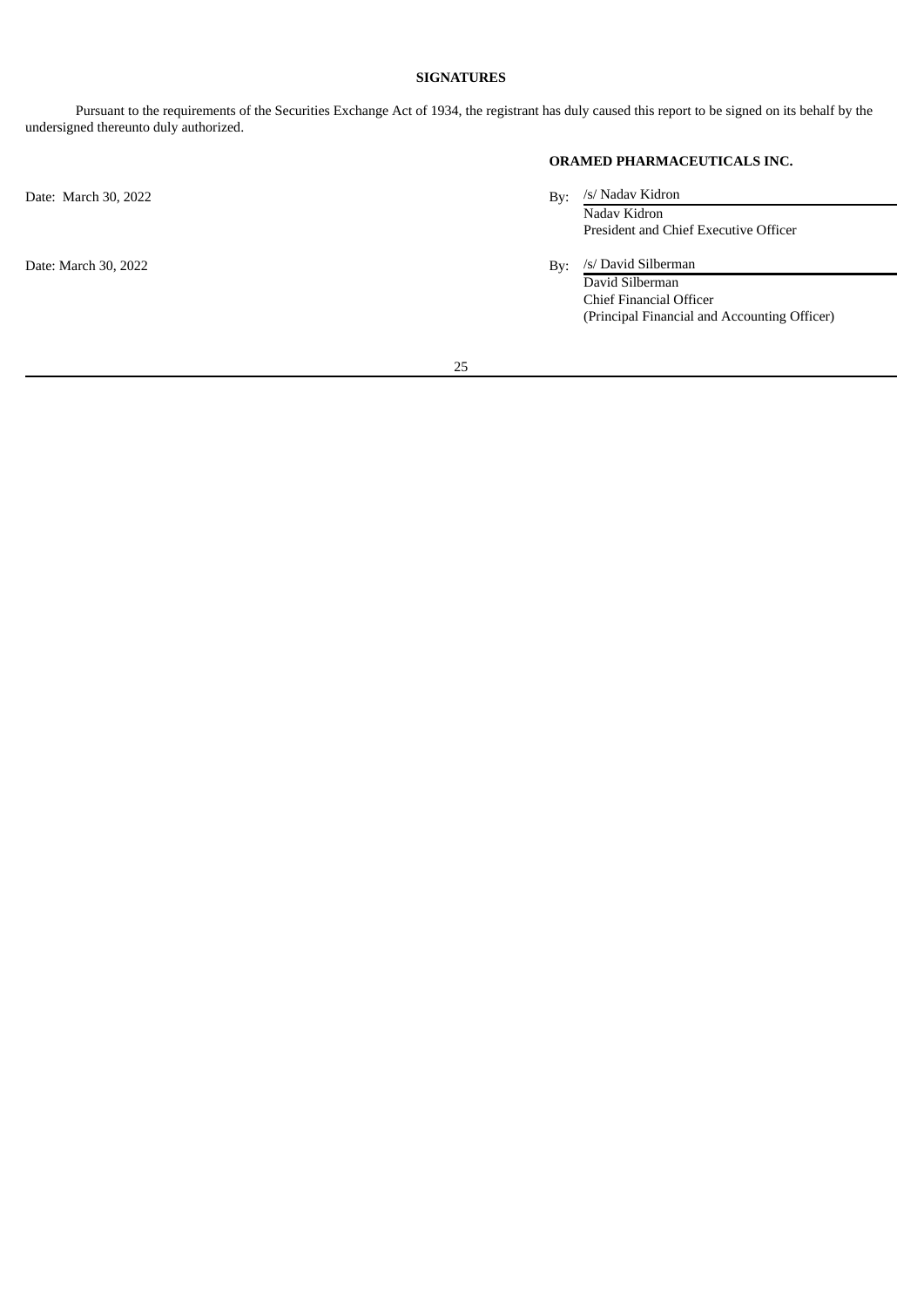### **CERTIFICATION PURSUANT TO RULE 13a-14(a) AND 15d-14(a)**

# **UNDER THE SECURITIES EXCHANGE ACT OF 1934, AS AMENDED**

<span id="page-28-0"></span>I, Nadav Kidron, certify that:

- 1. I have reviewed this transition report on Form 10-Q of Oramed Pharmaceuticals Inc.;
- 2. Based on my knowledge, this report does not contain any untrue statement of a material fact or omit to state a material fact necessary to make the statements made, in light of the circumstances under which such statements were made, not misleading with respect to the period covered by this report;
- 3. Based on my knowledge, the financial statements, and other financial information included in this report, fairly present in all material respects the financial condition, results of operations and cash flows of the registrant as of, and for, the periods presented in this report;
- 4. The registrant's other certifying officer(s) and I are responsible for establishing and maintaining disclosure controls and procedures (as defined in Exchange Act Rules 13a-15(e) and 15d-15(e)) and internal control over financial reporting (as defined in Exchange Act Rules 13a-15(f) and 15d-15(f)) for the registrant and have:
	- (a) Designed such disclosure controls and procedures, or caused such disclosure controls and procedures to be designed under our supervision, to ensure that material information relating to the registrant, including its consolidated subsidiaries, is made known to us by others within those entities, particularly during the period in which this report is being prepared;
	- (b) Designed such internal control over financial reporting, or caused such internal control over financial reporting to be designed under our supervision, to provide reasonable assurance regarding the reliability of financial reporting and the preparation of financial statements for external purposes in accordance with generally accepted accounting principles;
	- (c) Evaluated the effectiveness of the registrant's disclosure controls and procedures and presented in this report our conclusions about the effectiveness of the disclosure controls and procedures, as of the end of the period covered by this report based on such evaluation; and
	- (d) Disclosed in this report any change in the registrant's internal control over financial reporting that occurred during the registrant's most recent fiscal quarter (the registrant's fourth fiscal quarter in the case of an annual report) that has materially affected, or is reasonably likely to materially affect, the registrant 's internal control over financial reporting; and
- 5. The registrant's other certifying officer(s) and I have disclosed, based on our most recent evaluation of internal control over financial reporting, to the registrant's auditors and the audit committee of the registrant's board of directors (or persons performing the equivalent functions):
	- (a) All significant deficiencies and material weaknesses in the design or operation of internal control over financial reporting which are reasonably likely to adversely affect the registrant's ability to record, process, summarize and report financial information; and
	- (b) Any fraud, whether or not material, that involves management or other employees who have a significant role in the registrant's internal control over financial reporting.

Date: March 30, 2022 By: /s/ Nadav Kidron

Nadav Kidron President and Chief Executive Officer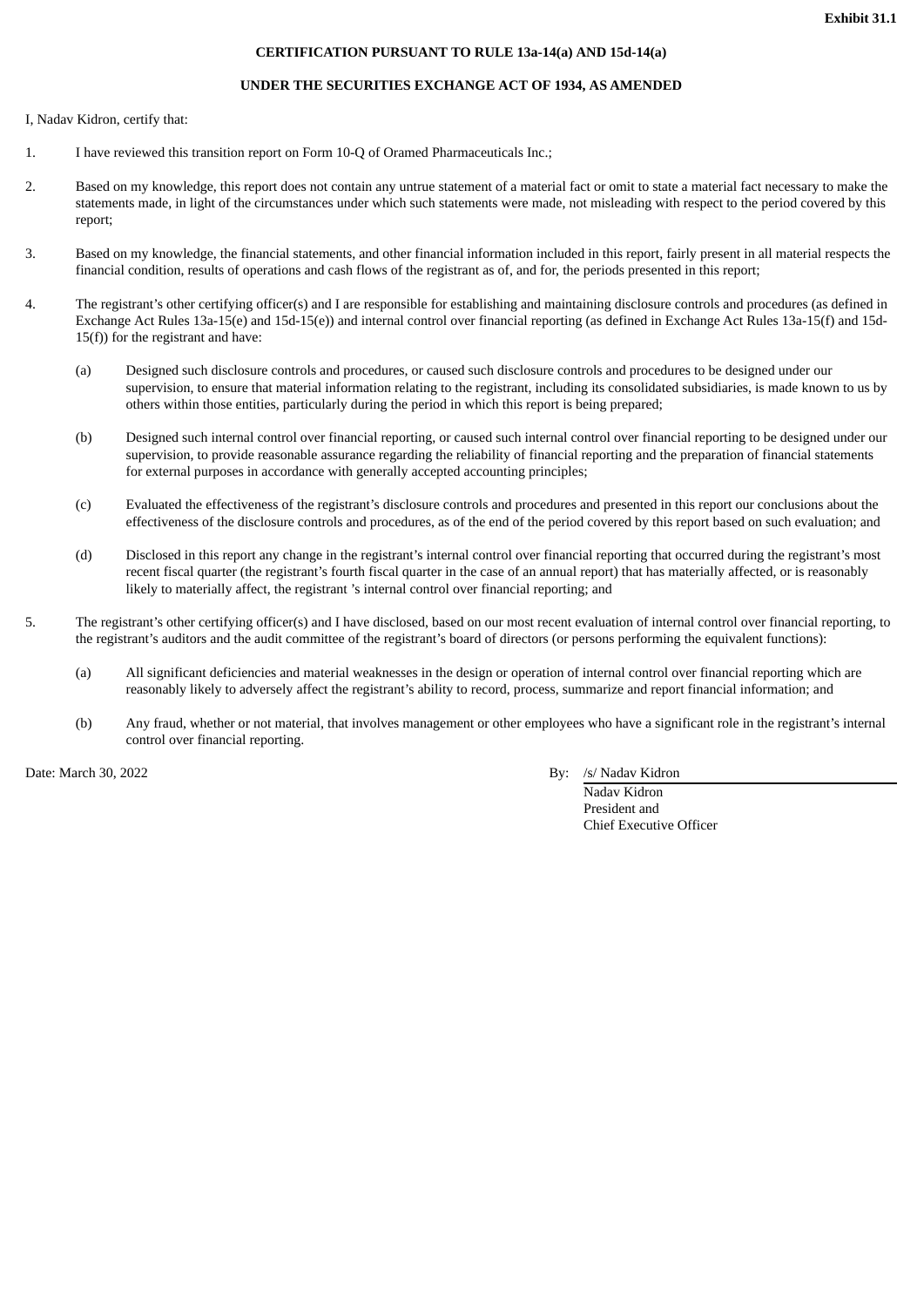## **CERTIFICATION PURSUANT TO RULE 13a-14(a) AND 15d-14(a)**

# **UNDER THE SECURITIES EXCHANGE ACT OF 1934, AS AMENDED**

<span id="page-29-0"></span>I, David Silberman, certify that:

- 1. I have reviewed this transition report on Form 10-Q of Oramed Pharmaceuticals Inc.;
- 2. Based on my knowledge, this report does not contain any untrue statement of a material fact or omit to state a material fact necessary to make the statements made, in light of the circumstances under which such statements were made, not misleading with respect to the period covered by this report;
- 3. Based on my knowledge, the financial statements, and other financial information included in this report, fairly present in all material respects the financial condition, results of operations and cash flows of the registrant as of, and for, the periods presented in this report;
- 4. The registrant's other certifying officer(s) and I are responsible for establishing and maintaining disclosure controls and procedures (as defined in Exchange Act Rules 13a-15(e) and 15d-15(e)) and internal control over financial reporting (as defined in Exchange Act Rules 13a-15(f) and 15d-15(f)) for the registrant and have:
	- (a) Designed such disclosure controls and procedures, or caused such disclosure controls and procedures to be designed under our supervision, to ensure that material information relating to the registrant, including its consolidated subsidiaries, is made known to us by others within those entities, particularly during the period in which this report is being prepared;
	- (b) Designed such internal control over financial reporting, or caused such internal control over financial reporting to be designed under our supervision, to provide reasonable assurance regarding the reliability of financial reporting and the preparation of financial statements for external purposes in accordance with generally accepted accounting principles;
	- (c) Evaluated the effectiveness of the registrant's disclosure controls and procedures and presented in this report our conclusions about the effectiveness of the disclosure controls and procedures, as of the end of the period covered by this report based on such evaluation; and
	- (d) Disclosed in this report any change in the registrant's internal control over financial reporting that occurred during the registrant's most recent fiscal quarter (the registrant's fourth fiscal quarter in the case of an annual report) that has materially affected, or is reasonably likely to materially affect, the registrant 's internal control over financial reporting; and
- 5. The registrant's other certifying officer(s) and I have disclosed, based on our most recent evaluation of internal control over financial reporting, to the registrant's auditors and the audit committee of the registrant's board of directors (or persons performing the equivalent functions):
	- (a) All significant deficiencies and material weaknesses in the design or operation of internal control over financial reporting which are reasonably likely to adversely affect the registrant's ability to record, process, summarize and report financial information; and
	- (b) Any fraud, whether or not material, that involves management or other employees who have a significant role in the registrant's internal control over financial reporting.

Date: March 30, 2022 By: /s/ David Silberman

David Silberman Chief Financial Officer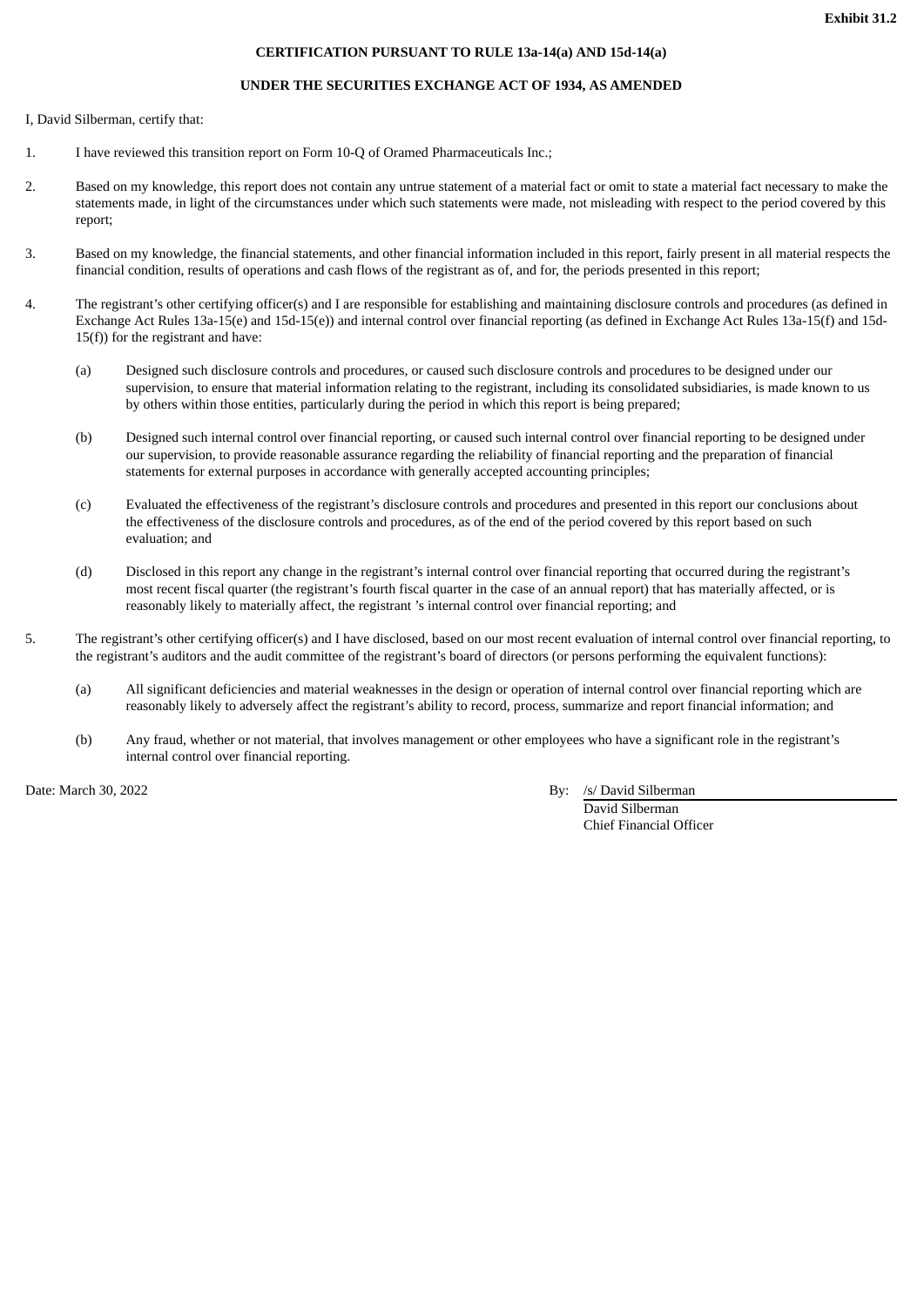# **CERTIFICATION**

# **PURSUANT TO 18 U.S.C. SECTION 1350**

<span id="page-30-0"></span>In connection with the transition report of Oramed Pharmaceuticals Inc., or the Company, on Form 10-Q for the period between September 1, 2021 and December 31, 2021, as filed with the Securities and Exchange Commission on the date hereof, or the Report, I, Nadav Kidron, President and Chief Executive Officer of the Company, certify, pursuant to 18 U.S.C. Section 1350, that to my knowledge:

1. The Report fully complies with the requirements of section 13(a) or 15(d) of the Securities Exchange Act of 1934; and

2. The information contained in the Report fairly presents, in all material respects, the financial condition and results of operations of the Company.

Date: March 30, 2022 By: /s/ Nadav Kidron

Nadav Kidron President and Chief Executive Officer